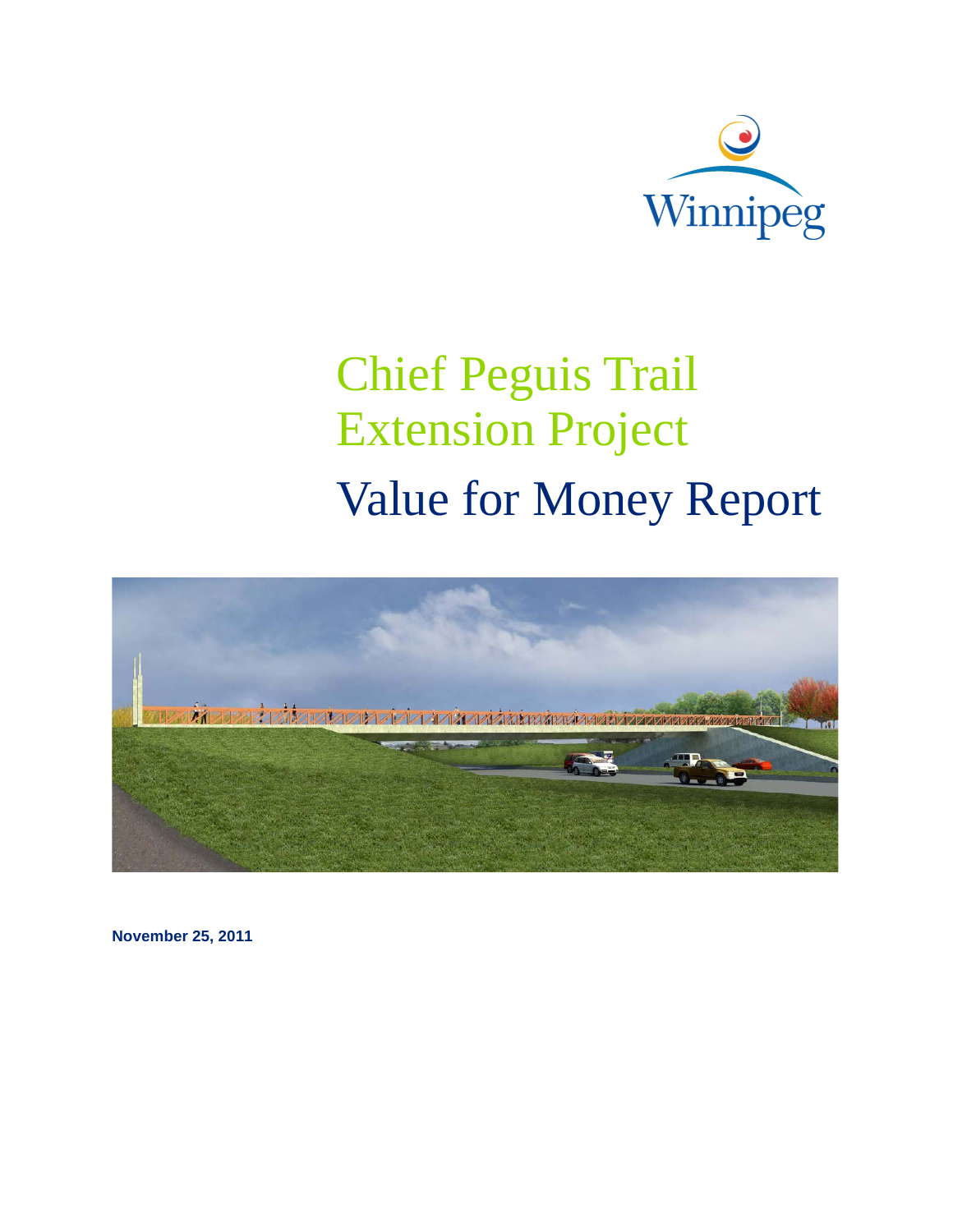# Table of contents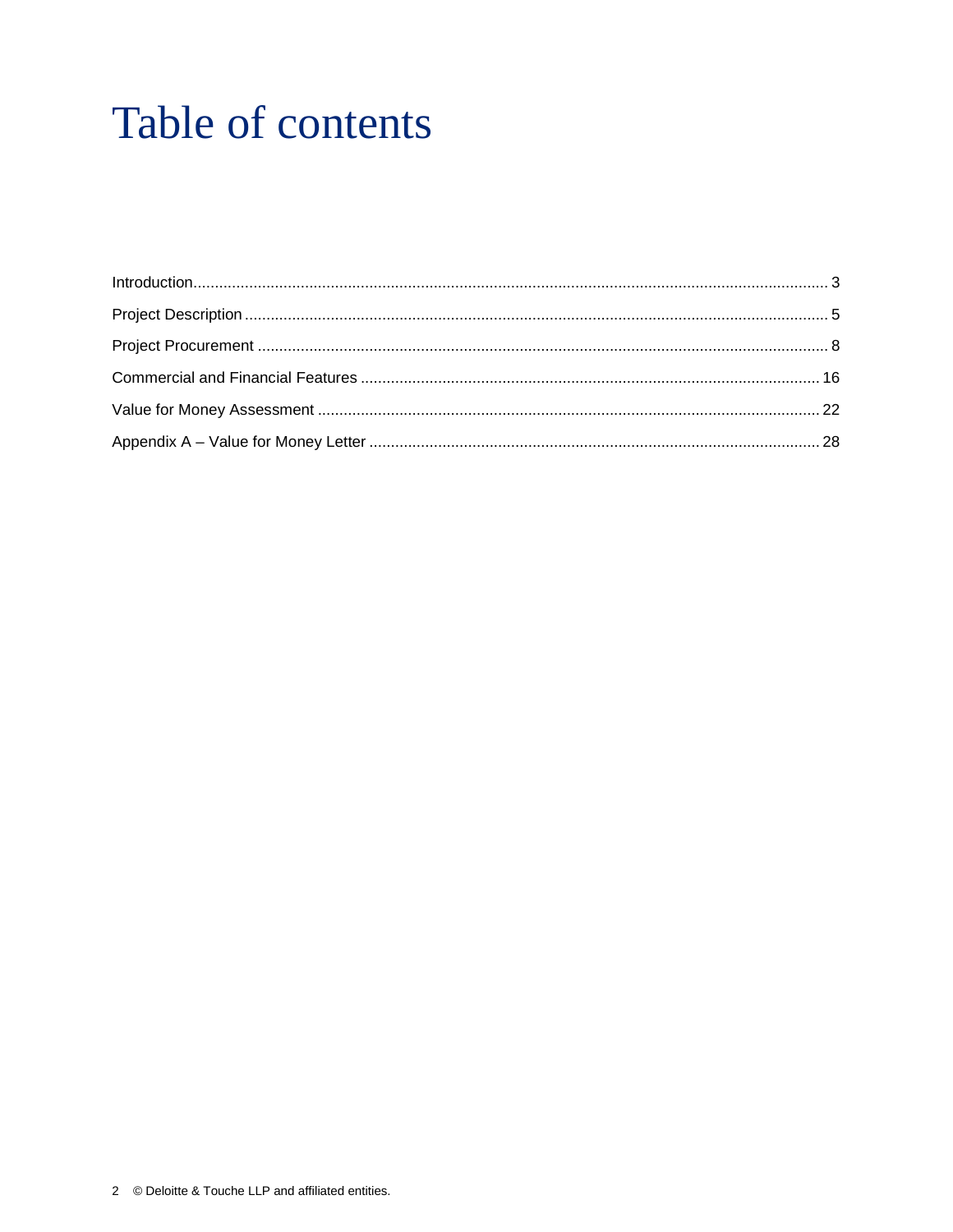# <span id="page-2-0"></span>Introduction

The City of Winnipeg has entered into a public-private partnership (PPP) with the private sector consortium DBF2 Limited Partnership ("DBF2"), for the development of the Chief Peguis Trail Extension Project.<sup>[1](#page-2-1)</sup> DBF2 is required to design and construct the Chief Peguis Trail Extension, and is also required to maintain the roadway and structures for a thirty-year term.

The City will pay DBF2 for developing and maintaining the roadway and structures via a combination of payments made during construction, payments made following commissioning of the roadway and structures, and payments made over the 30-year maintenance term. The City will pay DBF2 approximately 20% of the total capital cost of constructing the project via milestone payments during construction, a further 30% upon commissioning of the project, and the remaining 50% via monthly payments over the 30-year maintenance term (the "Annual Service Payment"). The Annual Service Payment covers both repayment of the remaining 50% of the capital costs, as well as ongoing costs for maintenance of the roadway, including both operational and rehabilitative (lifecycle) maintenance.

# *PPP Canada Funding*

-

The PPP Canada Fund is designed to expand the use of PPPs by provinces, territories, municipalities and First Nations groups, and to help these jurisdictions achieve value for taxpayers by procuring public infrastructure using PPPs. PPP Canada provides funding from the PPP Canada Fund to selected projects through a merit-based program.

The Chief Peguis Trail Extension Project is one of the first projects in the country to receive funding approval from PPP Canada. The City has obtained funding from PPP Canada Inc. for 25% of eligible costs up to a maximum of \$25 Million. This funding has had a significant impact on the project as it has enabled the City to respond to feedback from the public consultation process and add a grade separation at Rothesay Street.

# *What is a Public-Private Partnership?*

A public-private partnership (often termed a PPP or a P3) is a long-term performance-based approach for procuring public infrastructure, where the public sector contracts with a private sector partner who assumes a major share of the responsibility for the delivery of the infrastructure. Most PPPs involve the private sector partner assuming the majority of the responsibility for the design, construction, maintenance, and financing of the asset. Other key characteristics of a PPP approach include an outputbased approach (e.g. the public sector specifies outputs, rather than inputs) as well as significant levels of risk transfer to the private sector under the contract.

PPP has become a relatively well-established procurement and contracting method for governments in Canada. In particular, the provinces of British Columbia, Ontario, and Quebec as well as the Canadian government have made clear policy commitments to PPP by setting up agencies dedicated to the delivery and/or funding of PPP projects. To date, over 150 infrastructure projects in Canada have or are being procured as public-private partnerships, with the majority of these projects in areas such as hospital and healthcare facilities, transportation, courthouses and corrections, and recreational/cultural facilities.<sup>[2](#page-2-2)</sup> Globally, public-private partnerships are also a well-established form of procurement in jurisdictions such

<span id="page-2-1"></span><sup>&</sup>lt;sup>1</sup> Key members of the DBF2 consortium include: Terracon Development Ltd., Bituminex Paving Ltd., Taillieu Construction Ltd., Gateway Construction & Engineering Ltd., Genivar Consultants Limited Partnership, and Kupskay Consulting Ltd.<br><sup>2</sup> Refer to the "project database" feature of the website of the Canadian Council for Public-Private Partnershi

<span id="page-2-2"></span>June 9, 2011 at: http://projects.pppcouncil.ca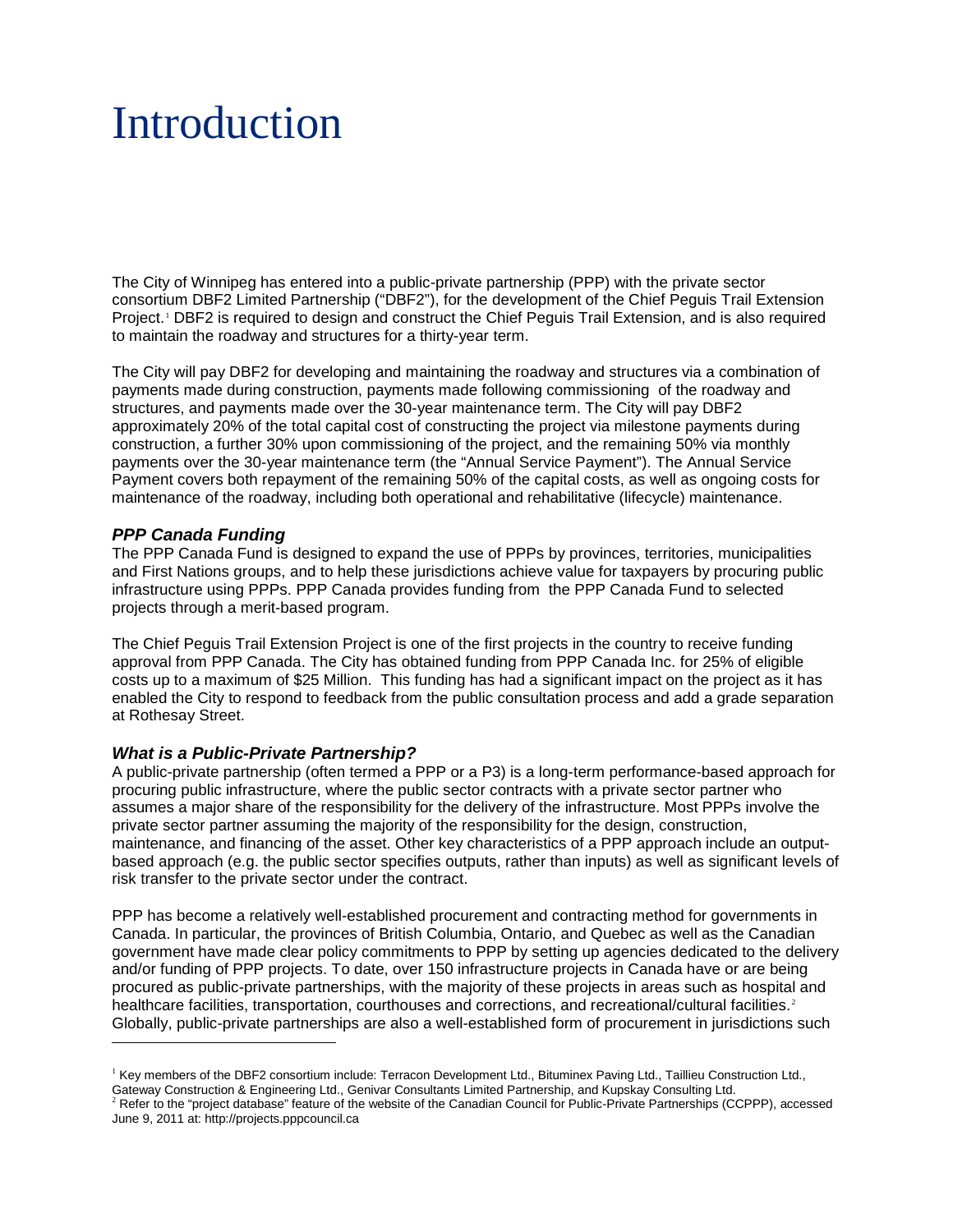as the United Kingdom, Australia, France and the Netherlands. As but one example, as of 2010 the website of Partnerships UK listed 920 public-private partnership projects in the United Kingdom.<sup>[3](#page-3-0)</sup>

Winnipeg is one of the first municipalities in Canada to take advantage of the PPP model for municipal infrastructure.

### *Purpose of this Report*

-

This report is intended to provide a summary description of the Chief Peguis Trail Extension Project, including its key technical, financial, commercial and contractual features. The report will illustrate the process followed for choosing the PPP model, the procurement process for selecting the private sector partner, as well as the expected value savings achieved through utilizing the PPP model.

<span id="page-3-0"></span><sup>&</sup>lt;sup>3</sup> Partnerships UK has been absorbed by a new UK agency known as Infrastructure UK. The Partnerships UK project database can be accessed at: http://www.partnershipsuk.org.uk/PUK-Projects-Database.aspx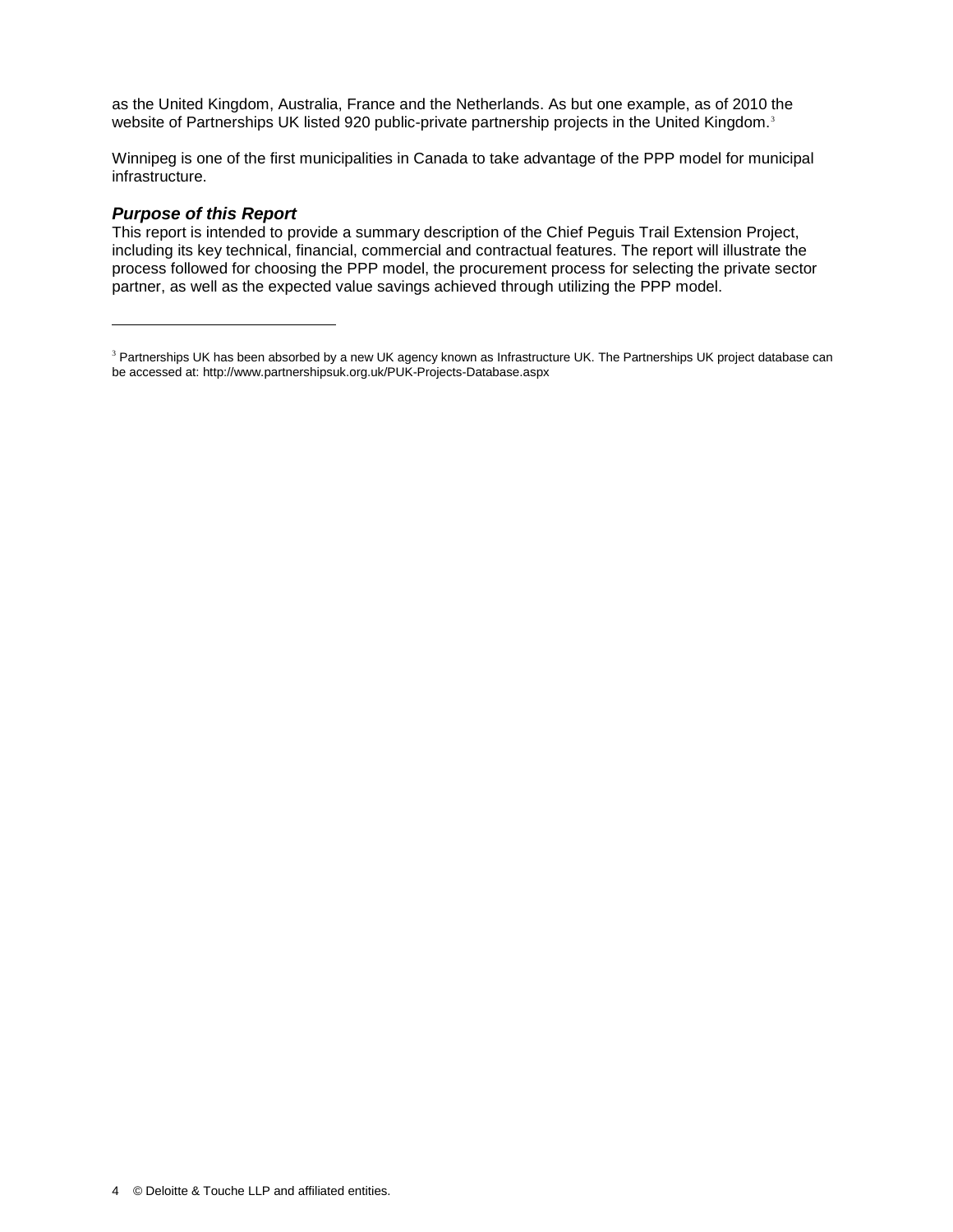# <span id="page-4-0"></span>Project Description

# **Project Description**

Chief Peguis Trail (formally the Kildonan Corridor) is intended to form part of the City of Winnipeg's Inner Ring Route. The first section of Chief Peguis Trail (Route 17) is a four lane divided road, built between Main Street and Henderson Highway in 1990. This includes the Kildonan Settlers Bridge and Bunn's Creek Box Culvert and currently serves approximately 25,000 vehicles per day. The Chief Peguis Trail Extension Project is the second phase of construction of the Chief Peguis Trail.

The Chief Peguis Trail Extension Project (the "Project") involves the construction of a new segment extending the Chief Peguis Trail roadway between Henderson Highway and Lagimodiere Boulevard. This new extension, when completed, will run for a length of 3.7 kilometers in an east-west direction within a designated right-of-way, and will be a four lane, divided roadway. This new section of roadway will be designated as a truck route thereby attracting truck traffic from many of the surrounding streets. The design of the roadway will also allow for expansion to 6 lanes in the future.

The Project will include several key features, including:

- Grade separation at Rothesay Street: A new underpass structure will be built at Rothesay Street which includes sidewalks on both sides. The underpass structure also accommodates a multi-use pathway (east-west) under the structure**.**
- Multi-use pathways: The Project will include a 3.5 metre multi-use asphalt pathway adjacent to the Chief Peguis Trail, in order to allow safe and efficient movement of cyclists and pedestrians. The pathways will include connections to the adjacent community and existing trails including the North East Pioneers Greenway. Nodes or key gathering areas will be located at major pedestrian intersections, including the pedestrian bridge and will contain benches, waste receptacles and bike racks.
- Multi-use bridge: A new multi-use overpass will be constructed west of Gateway Road connecting to the Chief Peguis multi-use pathway to the Northeast Pioneer Greenway Corridor. This multi-use bridge will provide safe passage for pedestrians who would have otherwise had to cross at an atgrade intersection.
- Pump station and dry pond: The pump station for the Rothesay grade separation (underpass) will be located east of Henderson Highway and will include a dry pond to accommodate peak rainfall events and prevent flooding of the underpass at Rothesay. The drainage system is gravity based, which will ensure that water will drain from the grade separation to the dry pond. The size of the pipe and dry pond will allow for storage during heavy rainfall events. The system is also backed up by pumps which will drain the dry-pond, even if the river levels are high. The system provides redundancy and also includes a back-up generator in case of power outage.
- Intersection improvements and lane widening: Intersection improvements and lane widening will take place at several locations including Henderson Highway, Lagimodiere Boulevard, and Gateway Road. Construction of cul-de-sacs will also take place at other locations to terminate roads which will not intersect with the Chief Pequis Trail extension segment.
- Sound attenuation, noise walls, and landscaping: As the new roadway must integrate with the exisiting community, the design has included sound attenuation, noise walls and landscaping, and has sought to preserve existing trees where possible.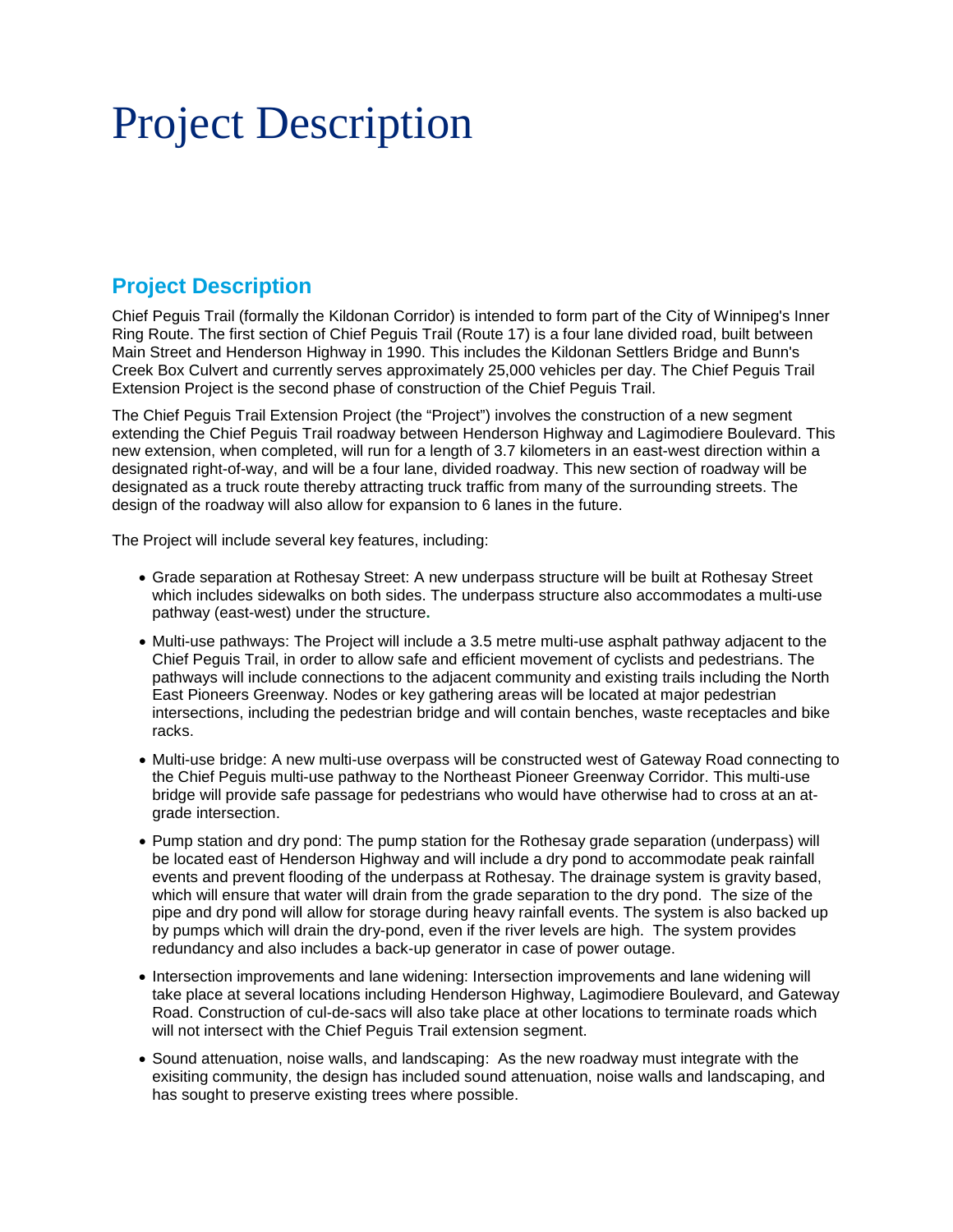*Figure 1: Grade Separation Structure at Rothesay Street*



# **Project Objectives and Benefits**

The Project is intended to provide a safe, efficient, direct link from the Kildonan Settlers Bridge to Lagimodiere Boulevard, improving travel times as well as alleviating congestion on residential streets in North Kildonan. In particular, Springfield Road will no longer be designated as a truck route between Henderson Hwy and Gateway Road and will be severed from providing through traffic between Gateway Road and Lagimodiere Boulevard, resulting in a significant drop in traffic volume. The Project will also achieve safety benefits via intersection improvements as well as the reduction in east west traffic on local residential streets.

The Project will achieve social and environmental benefits through time and fuel savings (reduced vehicle emissions), and encouragement of active transportation through the new multi-use pathway developed alongside the roadway as part of the Project. The Project will also achieve safety benefits via the intersection improvements as well as through the reduction in east-west truck traffic on residential streets.

# **Council Approvals**

Winnipeg City Council approvals in relation to the Project include the following:

- On November 19, 2008, Winnipeg City Council approved the plan to move forward with the Project based on a public private partnership model.
- On May 27, 2009, Winnipeg City Council approved the conceptual design for the project.
- On December 15, 2009, Winnipeg City Council approved the borrowing by-law required to issue debt on the project.
- Following the conclusion of the procurement process (described in greater detail within this document) on July 21, 2010 Winnipeg City Council approved the recommendation of the Winnipeg Public Service to select DBF2 Ltd. as the Preferred Proponent for the Project.

# **Public Consultation Process**

The City has maintained a project website intended to provide information about the project as well as facilitate public comment and input. [4](#page-5-0)

The City also held an open house prior to the procurement process, on March 6th, 2008 at Douglas Mennonite Church, 1517 Rothesay Blvd. At this open house session, the preliminary plan for the Chief

-

<span id="page-5-0"></span><sup>4</sup> The website is accessible at:<http://www.winnipeg.ca/publicworks/MajorProjects/ChiefPeguisTrail/>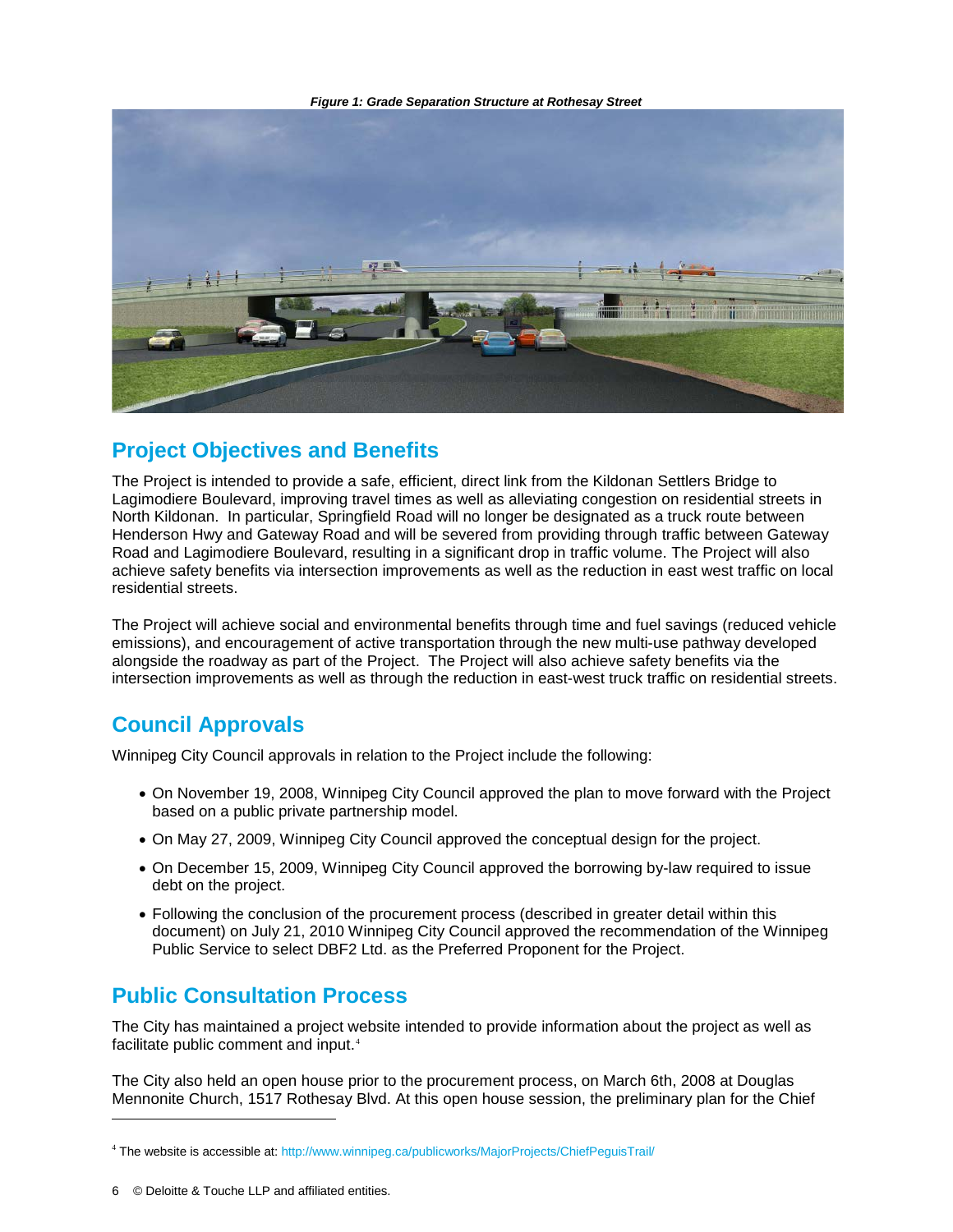Peguis Trail extension was presented. The public was invited to provide comments, suggestions and an opportunity was given to ask questions. Much of the input at this open house emphasized the need for a grade separation at Rothesay. Following the conclusion of the procurement process, a public information session was held March 14, 2011 at the Gateway Community Centre, 1717 Gateway Road. Members of the DBF2 design and construction team were in attendance to answer technical questions.

# **Project Timeline**

The table below sets out the high-level project schedule for the design and construction of the Project that was targeted by DBF2. The Project payment structure provided DBF2 with a strong incentive to meet this schedule or complete the project early, since approximately 80% of the City's payments to DBF2 are only payable following commissioning of the Project.

At the time of release of this report, construction progress was ahead of the timeline below. Substantial Completion is expected to be achieved well in advance of the planned opening date of early 2013, meaning that the new roadway will be open to the public many months ahead of schedule.

#### *Table 1: Projected timeline*

| <b>Detailed Design</b>       |                                                                              |  |
|------------------------------|------------------------------------------------------------------------------|--|
| <b>Fall 2010-Spring 2011</b> | Detailed Road and Bridge Design and Approvals                                |  |
| <b>Construction</b>          |                                                                              |  |
| <b>Fall 2010-Spring 2011</b> | Drainage installation, preliminary grading and ditching                      |  |
| Spring 2011 - Fall 2012      | Roadway & Multi-Use Pathway Construction                                     |  |
| Spring 2011 - Fall 2012      | Sound Attenuation Barrier                                                    |  |
| Summer 2011 - Summer 2012    | Bridge Construction (Rothesay Underpass and Pedestrian<br>Bridge at Gateway) |  |
| Spring 2011 - Fall 2012      | Utility Construction and Relocation                                          |  |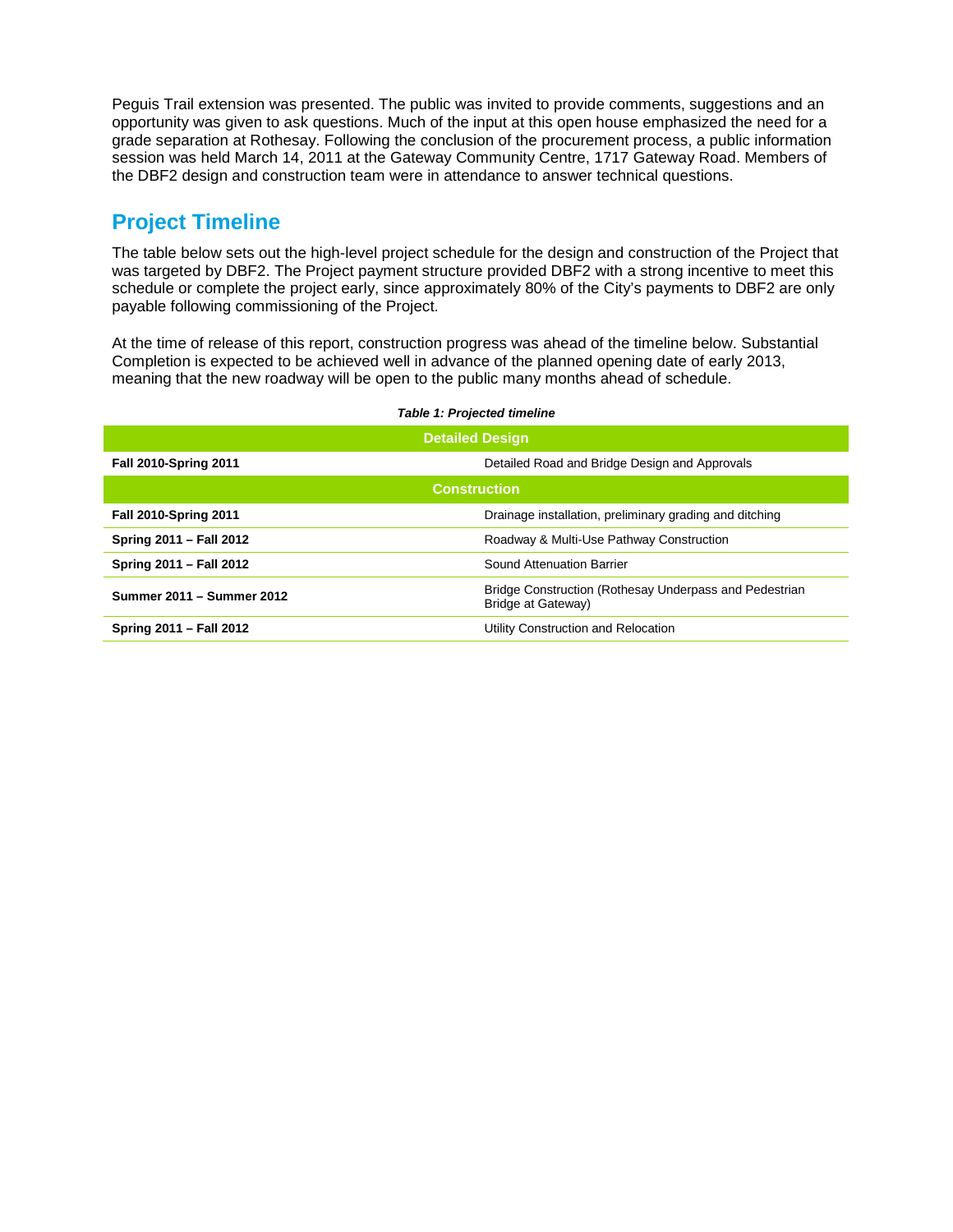# <span id="page-7-0"></span>Project Procurement

# **Procurement Alternatives**

This section will review the processes followed by the City to: (a) select a procurement and project delivery model; and (b) select a private sector partner for delivery of the Project.

## *Delivery options*

The City retained transaction, financial, and technical advisors (Deloitte & Touche and The MMM Group) to review several projects identified in the City's 2008 Capital Budget, including an analysis of the suitability of the Chief Peguis Trail Extension Project for a public-private partnership delivery model ("Business Case").

Together with its advisors, the City identified three potential procurement alternatives for the Project. The three models identified were: conventional delivery ("Traditional"), Design-Build-Maintain ("DBM"), and Design-Build-Finance-Maintain ("DBFM").<sup>[5](#page-7-1)[6](#page-7-2)</sup> A brief description of the options considered is set out below:

| <b>Procurement</b><br><b>Alternative</b> | <b>Description</b>                                                                                                                                                      |
|------------------------------------------|-------------------------------------------------------------------------------------------------------------------------------------------------------------------------|
| <b>Traditional</b>                       | Design and Construction: Design-Bid-Build process, under which the City develops a close-to-<br>complete design of the asset and tenders the work to the lowest bidder. |
|                                          | <b>Financing:</b> The City finances the construction through progress payments during the construction<br>period.                                                       |
|                                          | <b>Maintenance:</b> Following completion, the City maintains the asset.                                                                                                 |
| Design-Build-Maintain                    | <b>Design and Construction:</b> A single private sector entity ("Project Co.) is responsible for design and<br>construction.                                            |
|                                          | <b>Financing:</b> The City finances the construction through progress payments during the construction<br>period.                                                       |
|                                          | <b>Maintenance:</b> Following completion, Project Co. maintains the asset based on a maintenance fee.                                                                   |
| Design-Build-Finance-<br><b>Maintain</b> | <b>Design and Construction:</b> A single private sector entity ("Project Co.) is responsible for design and<br>construction.                                            |
|                                          | <b>Financing:</b> Project Co. finances all or a portion of the construction through private debt and equity<br>financing.                                               |
|                                          | <b>Maintenance:</b> Following completion, Project Co. maintains the asset.                                                                                              |
|                                          | <b>Payment Mechanism:</b> Project Co. is paid an annual service fee, which includes repayment of the<br>capital costs of construction as well as a maintenance fee.     |
|                                          |                                                                                                                                                                         |

#### *Table 2 – Delivery options considered*

<span id="page-7-1"></span><sup>5</sup> During discussions among City staff and its financial and technical advisors, it was determined that it would not be economical to include the operations component of this Project in the deal structure. It was determined that the City has the operational scale to maintain operations, while asking the private sector to provide these services for a relatively small works project would add cost to the Project. The operations component includes items such as snow clearing.

<span id="page-7-2"></span><sup>&</sup>lt;sup>6</sup> The terminology used in the Business Case for the three options was "Conventional", "Design-Build-Operate", and "Finance-Design-Build-Operate". These options correspond to, respectively, the "Traditional", "Design-Build-Maintain", and "Design-Build-Finance-Maintain" procurement alternatives set out in Table 2 above. The terminology in this Report has been updated for ease of understanding to reflect nomenclature more commonly used in the current Canadian infrastructure market.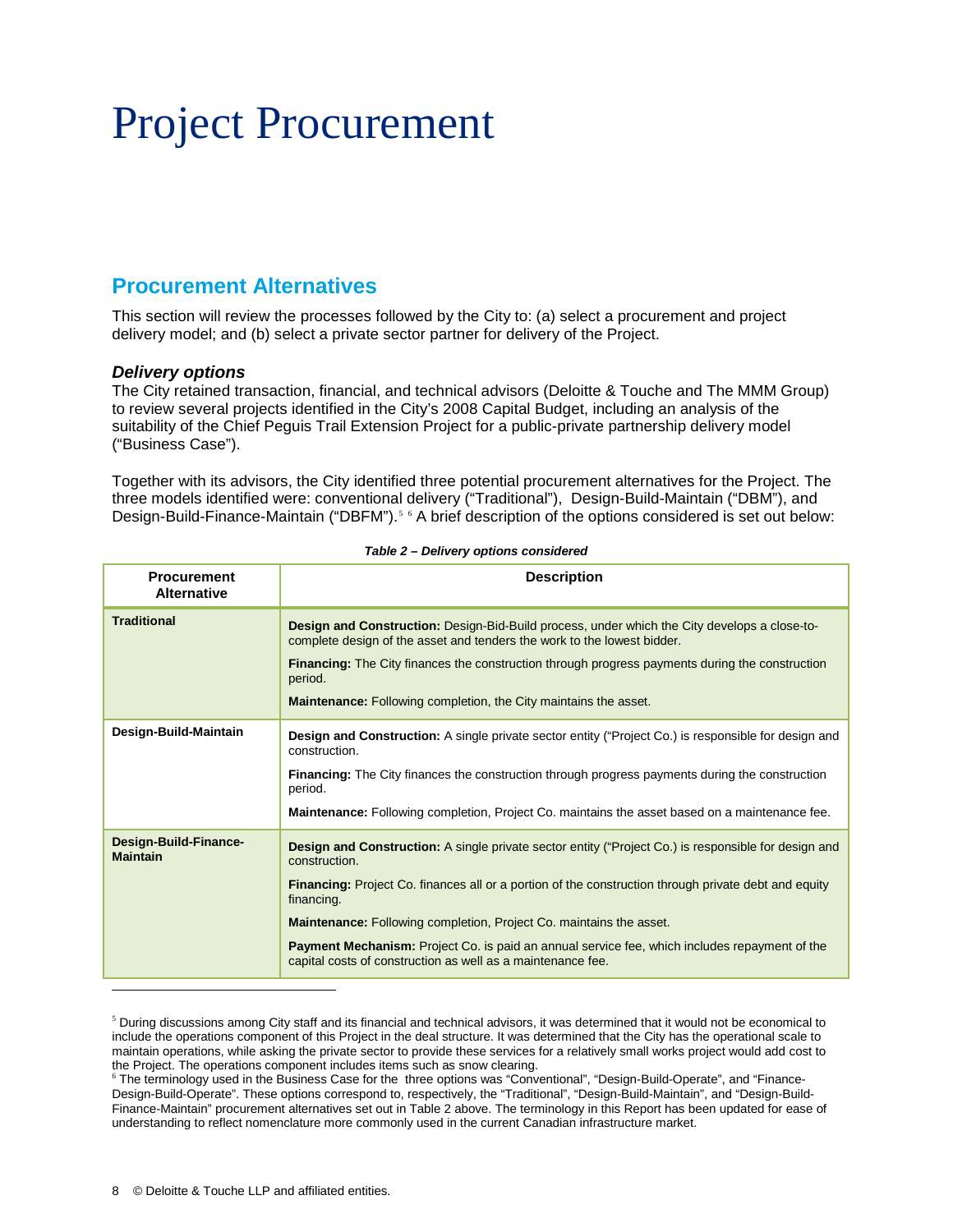## *Options analysis*

The Business Case included three specific analytical components that informed the City's ultimate choice of the DBFM procurement model. These components included:

- **Preliminary Value for Money analysis:** The City's advisors (Deloitte and MMM) led a risk workshop with City Staff in order to develop a thorough risk register that contained the risks applicable to the Project and to quantify the impact of these potential risks. This risk analysis was integrated with cash flow models to develop an estimate of the total risk-adjusted cost of all three procurement options under consideration. The preliminary Value for Money analysis demonstrated that the DBFM model had the most potential to provide savings in comparison to the Traditional model, in the range of 7% to 16% savings.
- **Qualitative Analysis:** The City's advisors carried out a qualitative analysis of each procurement option, based on key criteria for the Project developed in consultation with the City, case studies of other Canadian infrastructure projects, and advisors' knowledge and experience. These criteria included consideration of a delivery option's ability to transfer and mitigate risk, maintain the City's operating flexibility, and deliver value for money. Based on these criteria, the DBFM procurement methodology was seen to deliver the best results for the City. A summary of the analysis is set out below.

| <b>Criteria</b>                                                                                                                          |       | <b>OPTION</b> |             |  |
|------------------------------------------------------------------------------------------------------------------------------------------|-------|---------------|-------------|--|
|                                                                                                                                          | Trad. | <b>DBM</b>    | <b>DBFM</b> |  |
| 1. Degree To Which Retained Risks Are Reduced                                                                                            |       |               |             |  |
| 2. Degree To Which Key Retained Risks Can Be Mitigated                                                                                   |       |               |             |  |
| 3. Degree to which financing Costs to the City are Minimized                                                                             |       |               |             |  |
| 4. Degree To Which The City Maintains Operational Flexibility                                                                            |       |               |             |  |
| Degree To Which Option Meets Industry Best Practice For<br>5.<br><b>Construction Risk Mitigation</b>                                     |       |               |             |  |
| Degree To Which Option Meets Industry Best Practice For Life-<br>6.<br><b>Cycle Risk Mitigation</b>                                      |       |               |             |  |
| Degree To Which the Option Provides Value for Money to the City<br>7.                                                                    |       |               |             |  |
| Degree To Which the Option is Consistent with the City's Previous<br>8.<br>Experience With Models Of This Type For Projects Of This Size |       |               |             |  |

#### *Figure 2 – Qualitative analysis*

• **Market Analysis:** A key concern identified during the Business Case was the smaller size of the Project in comparison to the average size of many other PPP infrastructure projects in the market at that time. The Business Case identified a number of "precedent" smaller scale public infrastructure projects that have been successfully undertaken using a PPP delivery model, but recommended that further steps be taken to confirm the market's willingness and capacity to deliver this Project using PPP. Subsequent to the finalization of the Business Case, the City consulted a selection of market participants who indicated that the size of the Project would be sufficient to attract quality bidders.

Based on this analysis, the Business Case concluded that the DBFM procurement model would be the most appropriate model for the Project.

### *Report to Council*

The City's Corporate Finance and Public Works Departments submitted a report to the City's Executive Policy Committee, recommending that the City pursue the DBFM model for the project delivery and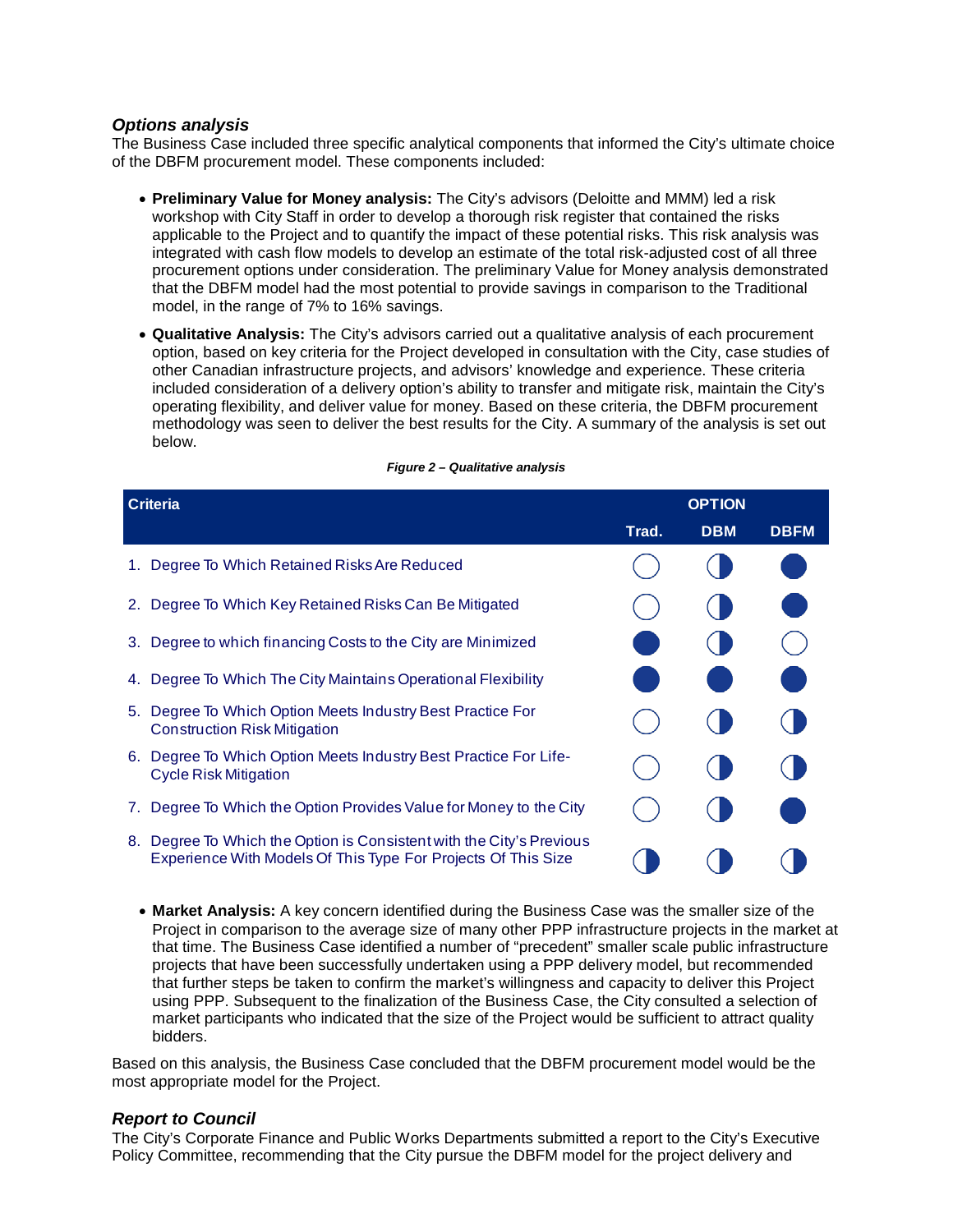subsequent maintenance of the Project. The Executive Policy Committee concurred in this recommendation, and submitted the report to Winnipeg City Council. On November 19, 2008, City Council approved the plan to move forward with Chief Peguis Trail Extension (based on the DBFM model). The text of the Executive Policy Committee recommendation which was approved by Council is reproduced below.

### **Text of Council Resolution**

- *1. That the Winnipeg Public Service be authorized to proceed with the Chief Peguis Trail Extension Project based on a Design/Build/Finance/Maintain delivery model and that the Chief Administrative Officer be authorized to approve and issue the Request for Qualifications and the Request for Proposals for the Project.*
- *2. That the Director of Planning, Property and Development be authorized to negotiate the acquisition of land required for the Chief Peguis Trail Extension Project.*
- *3. That the Proper Officers of the City be authorized to do all things necessary to implement the intent of the foregoing.*

## *Advantages of the Design-Build-Finance-Maintain procurement model*

Under the DBFM procurement model selected, the City owns the infrastructure at all times. The City determines the technical and performance standards that must be met for the design, construction, and maintenance of the roadway and structures. For example, the City provides minimum standards for road curvature, repair of ruts and potholes, and removal of litter. The City's private sector partner is required to design, construct and maintain the roadway and structures(for a 30 year term) to meet these standards. The City has also prescribed "hand-back" requirements to ensure that the assets are returned to the City in good condition at the end of the 30 year term.

The DBFM model requires the private sector partner to obtain private debt and equity financing. This is because the private partner receives only partial payment for construction from the City during the construction period, in the form of milestone payments (approximately 20% of the total capital cost) which are triggered at defined intervals. The majority of payment for construction is held back until following the completion of construction – a portion is paid at substantial completion (approximately 30% of the overall capital cost), while the remainder is paid in installments over the 30 year maintenance term (approximately 50% of the total capital cost). Therefore, the private partner must obtain short term and long-term financing to fund construction. [7](#page-9-0) This aspect represents the Financing element of the Design-Build-Finance-Maintain procurement model.

The advantages of the DBFM procurement model include:

- **Bundling of Roles:** "Bundling" the design, construction and maintenance roles into one contract with one private sector partner has efficiencies including: a reduction in design coordination issues, strong incentives to design a roadway which can be constructed efficiently and which will have optimal lifecycle performance, and clear accountability for the long-term condition of the assets.
- **Risk Transfer:** The private sector is responsible for most key risks related to the design, construction, and long-term maintenance of the asset, including risks of construction delay, cost overruns, and construction defects.
- **On-time Delivery:** There is a strong incentive for the private partner to overcome delays during construction and complete the works on schedule, since the majority of its payment is not provided until commissioning.

-

<span id="page-9-0"></span><sup>7</sup> Other DBFM projects may require different proportions of short and long term financing. For example, some projects require the private partner to fund 100% of the capital cost through long term financing, and other projects require the private partner to fund 50% of the cost through short term financing and 50% through long term financing. The City of Winnipeg determined the financing structure for the Chief Peguis Trails Extension Project in consultation with its advisors, based on considerations of budget, maximizing risk transfer to the private sector and maximizing value for money.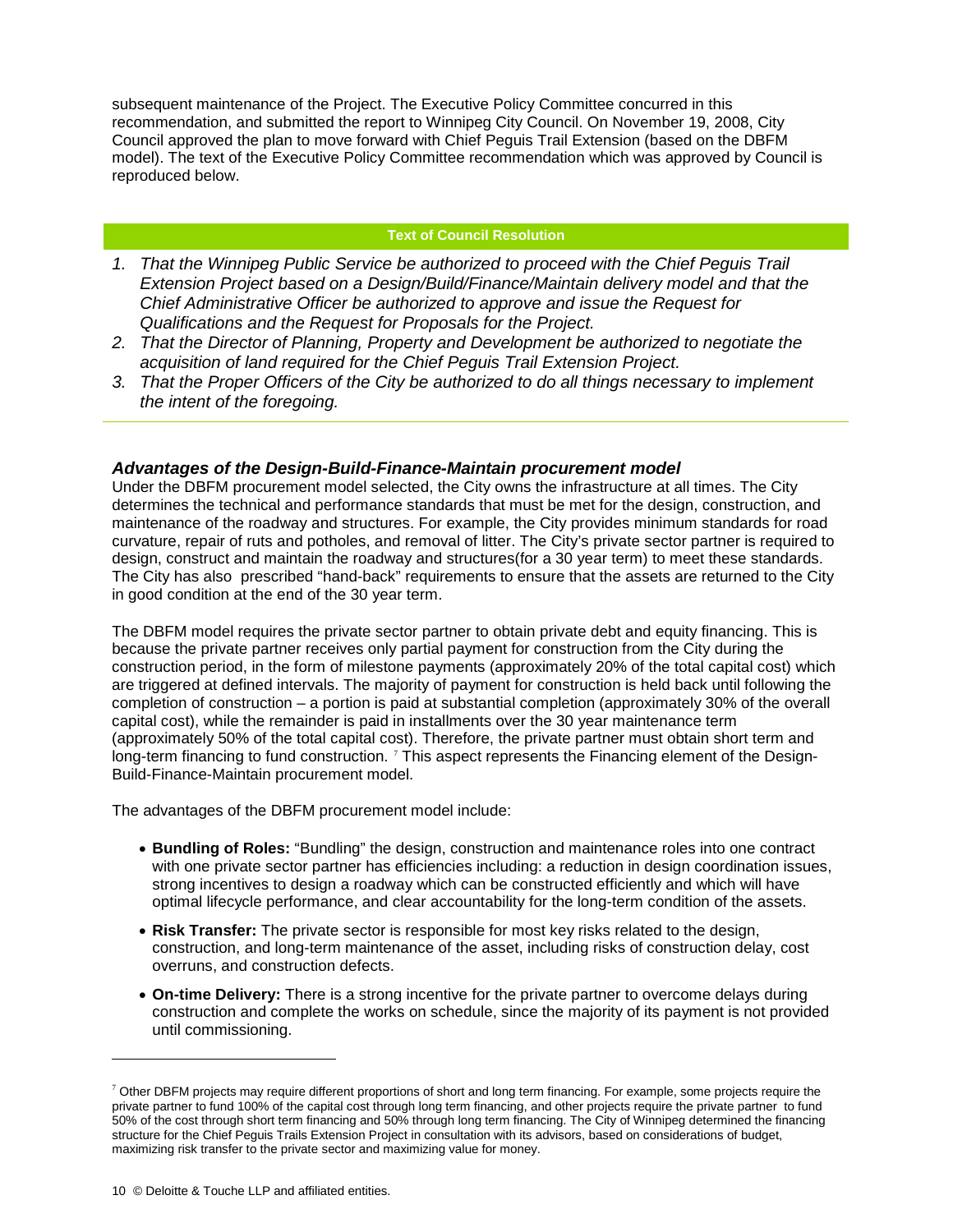- **Performance-based Payment:** The City has defined performance standards for the maintenance of the roadway. If these standards are not met, the City is entitled to deduct amounts from the scheduled service payments to the private sector, providing the partner with strong incentives to meet service standards.
- **Oversight Role of Private Capital:** Private capital providers are incented to provide strong thirdparty oversight and due diligence on the project, since their funds are at risk if construction, maintenance, or operation of the asset does not go according to plan or does not meet service standards.
- **Cost Certainty:** Fixed price contracts for construction and maintenance services transfer the risks associated with cost overruns and schedule delays to the private sector, and provide the public sector with cost certainty.
- **Long-term Asset Quality:** The private partner is required to develop a 30-year maintenance plan for the roadway, and must plan a lifecycle reserve account to ensure that a portion of project revenues are set aside to fund planned lifecycle maintenance. The private partner is also responsible for meeting the hand-back requirements at the end of the 30-year term, which have been prescribed by the City up-front as part of the Project Agreement.
- **Innovation:** Under a DBFM, the City can afford to provide bidders with more scope to innovate in areas such as value engineering, since the private sector will be responsible to not only design and build the innovation but also to maintain it for 30 years with private capital at risk. This ensures that innovations are developed with a "whole-life" costing approach in mind.

# **Procurement Process**

Following the City's decision to proceed based on the DBFM procurement and project delivery model, the City embarked on a procurement process to select a private sector partner. The City used a two-stage procurement process, which included a Request for Qualifications (RFQ), followed by a Request for Proposals (RFP) issued to consortia who were pre-qualified through the RFQ process.

# *Request for Qualifications process*

The RFQ was intended to select no more than three qualified consortia who would be invited to continue on to the RFP stage.

The RFQ was issued on February 27, 2009. The RFQ document contained background information on the Project, an outline of the procurement process to be followed, and submission requirements intended to elicit information on each consortium's proposed approach, qualifications and experience. An optional RFQ information session with registered prospective bidders was held in Winnipeg on March 11, 2009. The RFQ submission deadline was May 11, 2009.

The RFQ evaluation criteria were intended to assess the approach, experience and qualifications, and financial strength and capacity of RFQ respondents. The evaluation criteria and sub-criteria are set out below. The RFQ stipulated that in order for a respondent to be considered qualified, its submission must obtain a minimum of 60% of the points for each evaluation criterion.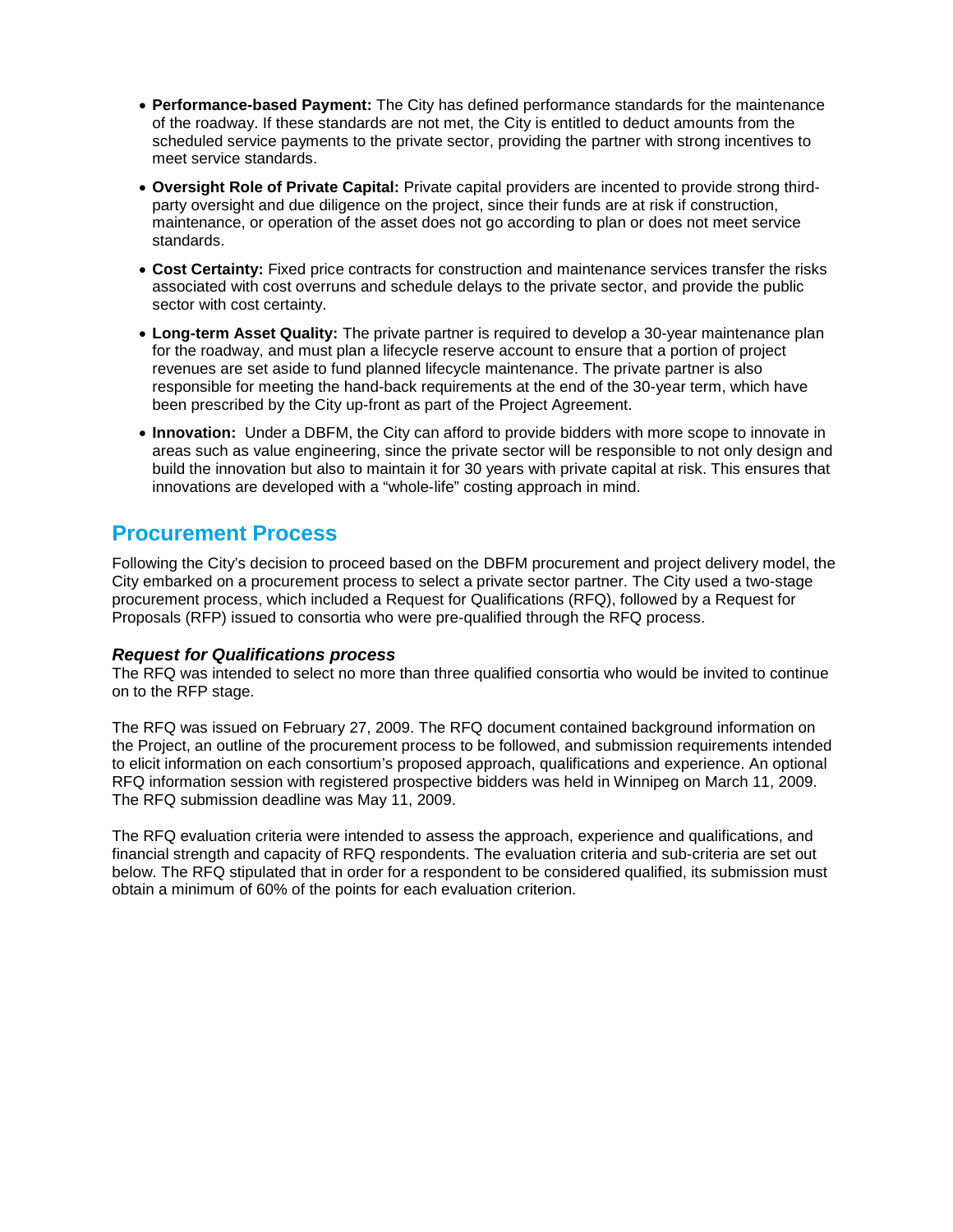| Table 3 - RFQ evaluation criteria |  |
|-----------------------------------|--|
|-----------------------------------|--|

| <b>Evaluation Criteria</b>                                                                                                                                                                                                                                     | <b>Overall Category</b><br>Weighting |
|----------------------------------------------------------------------------------------------------------------------------------------------------------------------------------------------------------------------------------------------------------------|--------------------------------------|
| <b>Project Lead</b><br>• Organization, competitive advantage and management plan<br>• Experience and qualifications of Project Lead<br>• Experience and qualifications of Key Individuals                                                                      | 25                                   |
| Design-Construction Team Member of Respondent's Team<br>• Organization and plan<br>• Team members' experience and qualifications<br>• Key design individuals' experience and qualifications<br>• Experience and qualifications of key construction individuals | 30                                   |
| <b>Maintenance Member of Respondent Team</b><br>• Organization and plan<br>• Team members' experience and qualifications<br>• Experience and qualification of key individuals                                                                                  | 20                                   |
| <b>Financing Member of Respondent's Team</b><br>• Financing approach and plan<br>• Financial condition<br>• Financial capability<br>• Track record and experience                                                                                              | 25                                   |
|                                                                                                                                                                                                                                                                | 100                                  |

The City received four submissions in response to the RFQ. Each of the four submissions met the minimum requirements of the RFQ, i.e. each of the four submissions obtained at least 60% of the points in each criterion.

Consistent with the terms of the RFQ, the three highest rated RFQ respondents were short-listed to participate in the second phase of the procurement process:

- **Chief Peguis Constructors:** Nelson River Construction Inc., Stonebridge Financial Corporation, AECOM Canada Ltd., M.D. Steele Construction Ltd.
- **DBF2 Ltd.:** Terracon Development Ltd., Bituminex Paving Ltd., Taillieu Construction Ltd., Gateway Construction & Engineering Ltd., Genivar Consultants Limited Partnership, Kupskay Consulting Ltd., Fengate Capital Management Ltd.
- **Peter Kiewit Sons Co.:** Dwayne Serafin and Guy Philippe Decarie

The Fairness Advisor's report stated:

*As Fairness Advisor, we observed the RFQ process, from submission close until selection of the Successful Respondents. Given this involvement, we can attest to the fact that this RFQ process was fair. As the report details, care was taken in managing the risks involved in providing an open, fair and competitive process.*

### *Request for Proposals process*

The Request for Proposal (RFP) was issued to the short-listed teams (referred to as "Proponents") on September 18, 2009. A key feature of the RFP was that it required Proponents to submit fully priced proposals for two technical alternatives:

- a) An At-Grade alternative, including a level crossing at Rothesay Blvd.; and
- b) A Grade-Separation alternative option, including a grade separation structure at Rothesay Blvd.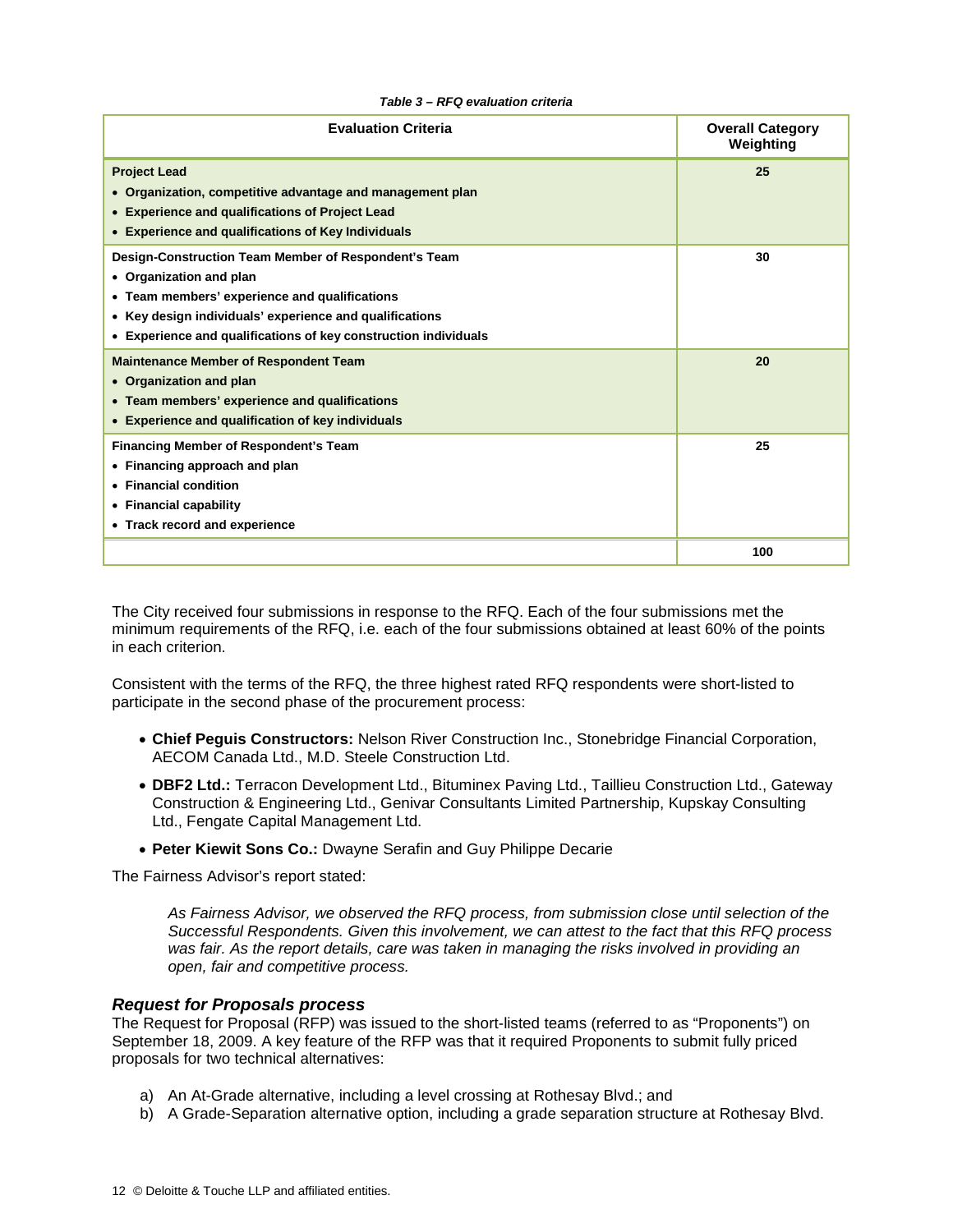The draft project legal agreement ("DBFM Agreement") was issued on September 28, 2009. The draft DBFM Agreement included detailed technical specifications for the design, construction, and maintenance of the Project. Proponent comments on the draft form of the DBFM Agreement were sought and considered throughout the process, via Commercially Confidential Meetings (CCMs) as well as through written comments provided by Proponents.<sup>[8](#page-12-0)</sup>

On October 6, 2009, Peter Kiewit Sons Co. withdrew from the procurement process. The withdrawing Proponent was replaced by Plenary Roads Winnipeg ("Plenary"), who were the fourth highest ranked respondent from the preceding RFQ process. Plenary's RFQ submission met all minimum prequalification requirements of the RFQ process. The Fairness Advisor confirmed that the addition of Plenary to the process was acceptable given that Plenary met all of the prequalification requirements and the total number of Proponents following the addition of Plenary did not exceed three, meaning that the City was in compliance with the terms of the RFQ which mandated a maximum of three pre-qualified firms.

On October 28, 2009, Chief Peguis Constructors withdrew from the RFP process, leaving two Proponents: DBF2 Ltd. and Plenary.

The RFP process followed a staged approach which required multiple submissions by Proponents to the City. During the first stage, known as "SR-1", Proponents submitted draft management plans and organizational structures, as well as preliminary design reports. The City engaged in Commercially Confidential Meetings with Proponents to review the SR-1 Submissions, and provided written feedback to Proponents based on the likelihood that the approach reflected in the SR-1 submission would meet the City's technical requirements.<sup>[9](#page-12-1)</sup> The second stage, known as "SR-2", required Proponents to submit more developed design reports, a project schedule, as well as maintenance, safety, quality assurance and other plans. In addition, Proponents were required to submit indicative (non-binding) pricing as well as a draft financial plan and financial model. The City engaged in engineering and construction focused Commercially Confidential Meetings with Proponents to review the SR-2 Submissions, and in cases where the submissions did not meet the City's Technical Requirements, provided appropriate written feedback[10.](#page-12-2) The third stage of the process, known as "SR-3", required Proponents to submit final, binding technical and financial bids ("SR-3 Submissions"). The SR-3 Submissions included design drawings, a project schedule, and various plans setting out the Proponent's strategy for constructing, financing, and maintaining the Project. Proponents were also required to submit a binding fixed price proposal, supported by a comprehensive financial model. SR-3 Submissions were due February 16, 2010.

The SR-3 Submissions were evaluated based on a combination of pass-fail and rated evaluation criteria. The rated evaluation criteria differed slightly between the At-Grade Option and the Grade-Separated Option. The evaluation criteria are summarized in the tables below.

-

<span id="page-12-2"></span>

<span id="page-12-1"></span><span id="page-12-0"></span><sup>&</sup>lt;sup>8</sup> CCMs regarding the DBFM Agreement were held October 14-16, 2009.<br><sup>9</sup> CCMs on the SR-1 Submissions took place October 14-16, 2009.<br><sup>10</sup> Engineering and Construction focused CCMs took place January 4-6, 2010.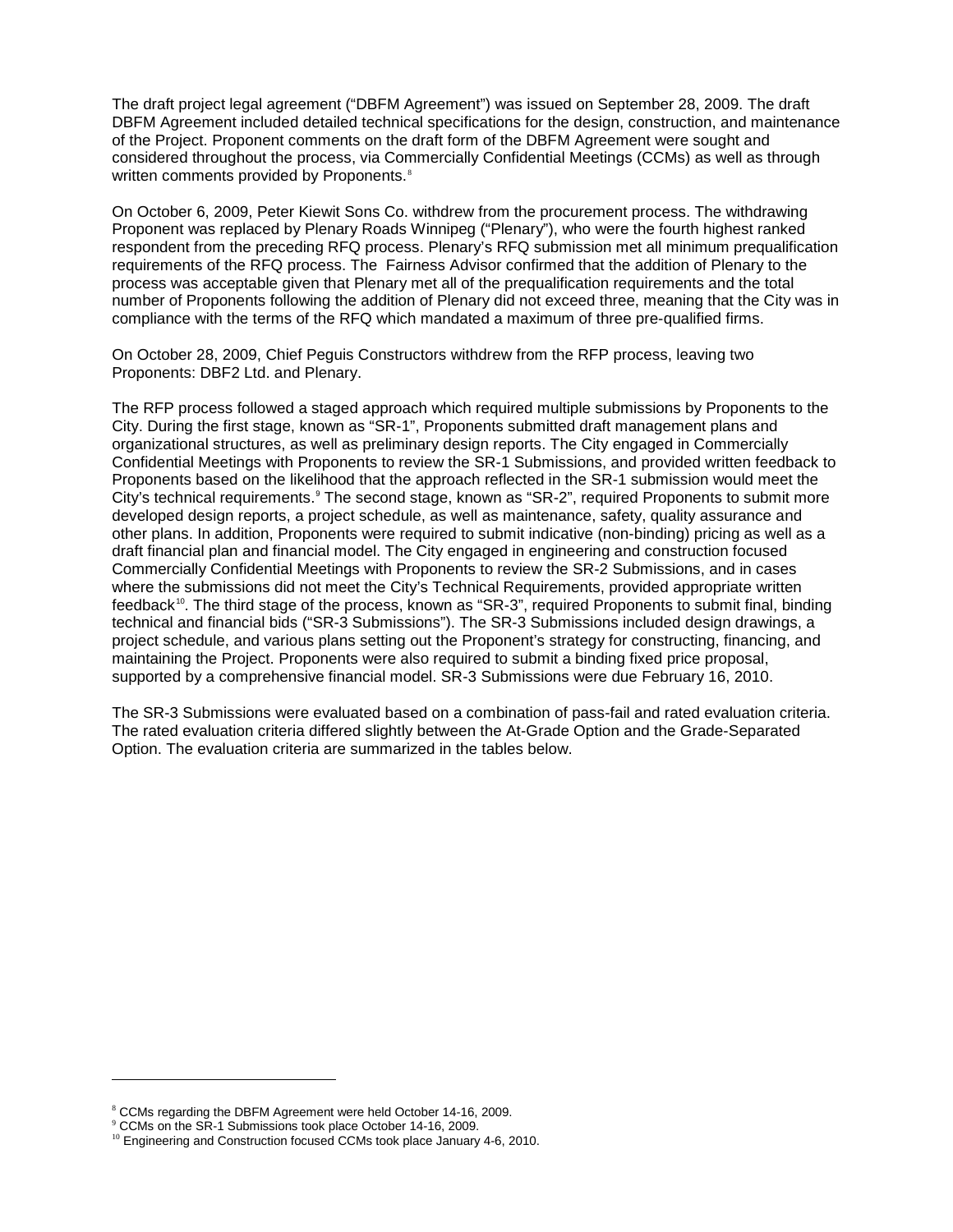#### *Table 4 – RFP pass - fail evaluation criteria*

| <b>Pass-Fail Evaluation Criteria</b> | <b>Evaluation method</b> |
|--------------------------------------|--------------------------|
| <b>Technical Criteria</b>            | Pass/Fail                |
| - General/Proponent Information      |                          |
| - Management Plan                    |                          |
| - Proponent's Designs                |                          |
| - Project Schedule                   |                          |
| - Construction Management Plan       |                          |
| - Safety Plan                        |                          |
| - Public Communications Plan         |                          |
| - Traffic Management Plan            |                          |
| - Maintenance Plan                   |                          |
| - Safety Audit Plan                  |                          |
| - Quality Management System          |                          |
| - Environmental Management System    |                          |
| <b>Financial Criteria</b>            | Pass/Fail                |
| - Insurance in Final Form            |                          |
| - Final Financial Model              |                          |
| - Final Financing Plan               |                          |
| - Financial Capacity                 |                          |

#### *Table 5 – RFP rated evaluation criteria*

| Rated Evaluation Criteria - At-Grade Alternative                                   | <b>Overall Category</b><br>Weighting |
|------------------------------------------------------------------------------------|--------------------------------------|
| <b>Maintenance Plan Enhancements</b>                                               | 5                                    |
| <b>Design Enhancements</b>                                                         | 25                                   |
| <b>Financial Offer NPV</b>                                                         | 65                                   |
| <b>Financial Plan, Financial Capacity,</b><br>and Ability to Reach Financial Close | 5                                    |
|                                                                                    |                                      |
| Rated Evaluation Criteria - Grade Separation Alternative                           | <b>Overall Category</b><br>Weighting |
| <b>Maintenance Plan Enhancements</b>                                               | 10                                   |
| <b>Design Enhancements</b>                                                         | 30                                   |
| <b>Financial Offer NPV</b>                                                         | 55                                   |

#### *Results of the SR-3 Process*

Two Proponents submitted SR-3 Submissions:

- **DBF2 Ltd. ("DBF2")**: Terracon Development Ltd., Bituminex Paving Ltd., Taillieu Construction Ltd., Gateway Construction & Engineering Ltd., Genivar Consultants Limited Partnership, Kupskay Consulting Ltd.
- **Plenary Roads Winnipeg ("Plenary")**: Plenary Group (Canada) Ltd., Maple Leaf Construction Ltd., Mulder Construction & Materials Ltd., PCL Contractors Canada Inc., Stantec Consulting Ltd.

Each of the SR-3 Submissions contained within it multiple proposals: a proposal based on the At-Grade Alternative, a proposal based on the Grade-Separation Alternative, and in the case of one of the SR-3 Submissions, additional innovation proposals based on the RFP's allowance for innovation submissions. However, only one of these proposals met the Pass-Fail evaluation criteria. The City determined that this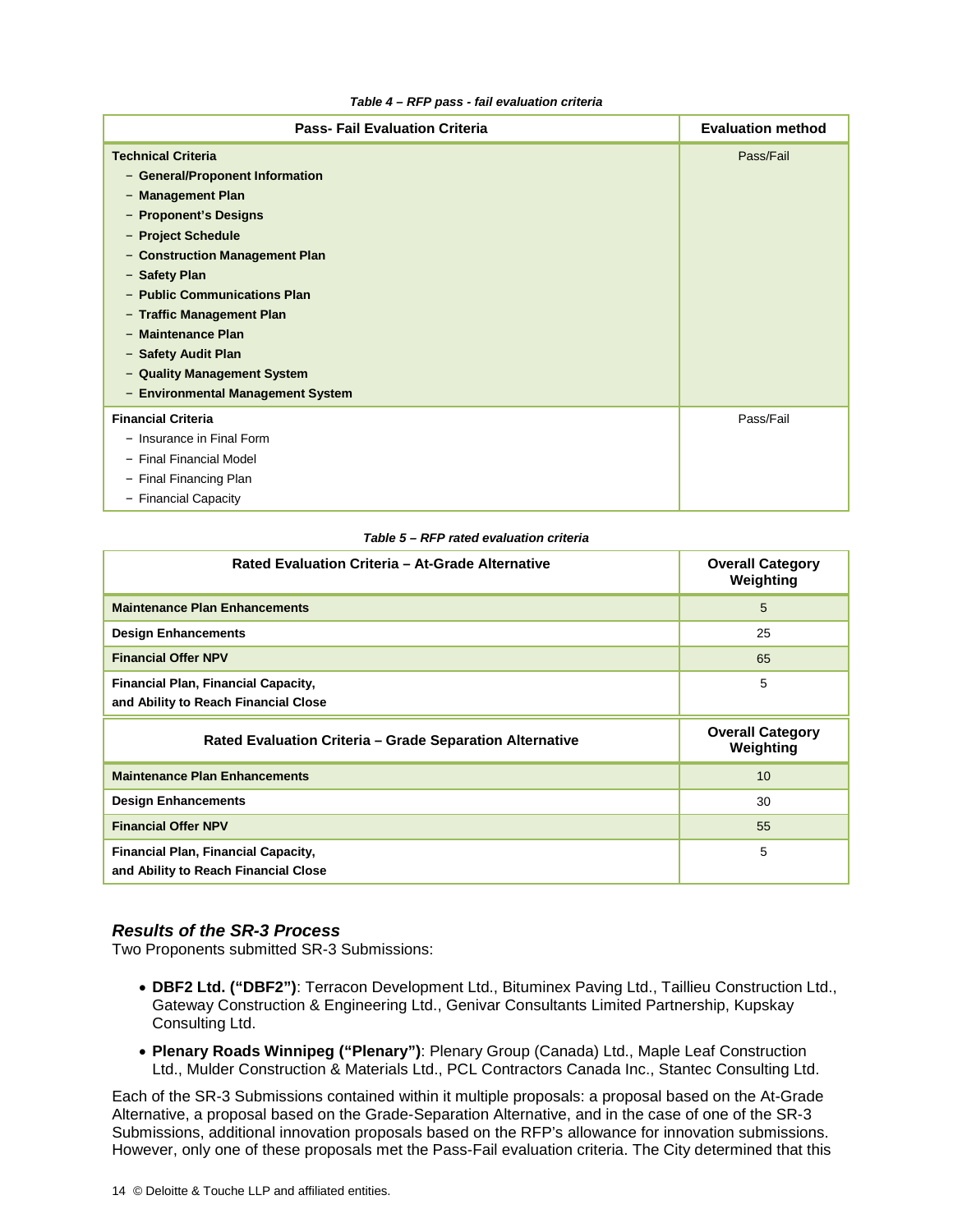proposal for the At-Grade Alternative was not within the approved budget. Therefore, the City exercised its right under the RFP to modify the RFP process by requesting additional, amended submissions from DBF2 and Plenary for the Grade-Separation Alternative. These amended submissions are referred to as "SR-4 Submissions", reflecting the fact that the City elected at this time to extend the procurement process by one additional stage for the Grade-Separation Alternative.

# *SR-4 Process and Results*

In order to ensure that the SR-4 Submissions would meet the City's requirements, the City engaged in further Commercially Confidential Meetings with the Proponents which addressed technical deficiencies in the SR3 submissions, as well as measures to reduce the cost of the Project such as minor scope reductions and changes in financing structure.

Each Proponent provided an SR-4 Submission. The City selected DBF2 as the Preferred Proponent based on its Grade-Separation Alternative proposal which passed both the technical and financial evaluation and had the highest rated technical and financial score for the Grade Separation Alternative. The Grade Separation alternative was also the only alternative which met PPP Canada funding requirements; therefore the City determined that it was in the City's best interests to pursue this alternative.

The report of the Fairness Advisor on the RFP process stated:

*As Fairness Advisor, we observed the RFP process, from the preparation of the draft RFP document until selection of a Preferred Proponent. Given this involvement, we can attest to the*  fact that this RFP process was procedurally fair. As the report details, care was taken in *managing the risks involved in providing an open, fair and competitive process.* 

# *Commercial and Financial Close*

Following the selection of DBF2 as Preferred Proponent, the City engaged in negotiations with DBF2 to finalize the commercial terms of the Project Agreement and fine-tune the scope of the Project in order to provide best value for the City. As part of these negotiations, the City and DBF2 value engineered certain components of the project in order to add a multi-use pedestrian bridge. Other modifications to the Project Agreement were not material and consisted mainly of incorporating details from DBF2's proposal into the Project Agreement. These activities were completed and the City and DBF2 achieved commercial and financial close on September  $16<sup>th</sup>$ , 2010, signifying that the Project Agreement was signed by both parties and that DBF2 concluded all its financing arrangements.

# *Advisors*

The City's core project management, procurement, technical and finance team was advised throughout the procurement process by external transaction, financial, capital markets, fairness, and legal advisors. The external advisory team is listed in the table below.

| Table 6 - City advisors                      |                                            |  |
|----------------------------------------------|--------------------------------------------|--|
| <b>Advisory Team</b>                         |                                            |  |
| <b>Transaction and Financial Advisor</b>     | Deloitte & Touche                          |  |
| <b>Capital Markets and Financial Advisor</b> | CIBC World Markets                         |  |
| <b>Fairness Advisor</b>                      | Knowles Canada Consultancy Services Inc.   |  |
| <b>Legal Advisor</b>                         | City of Winnipeg Legal Services Department |  |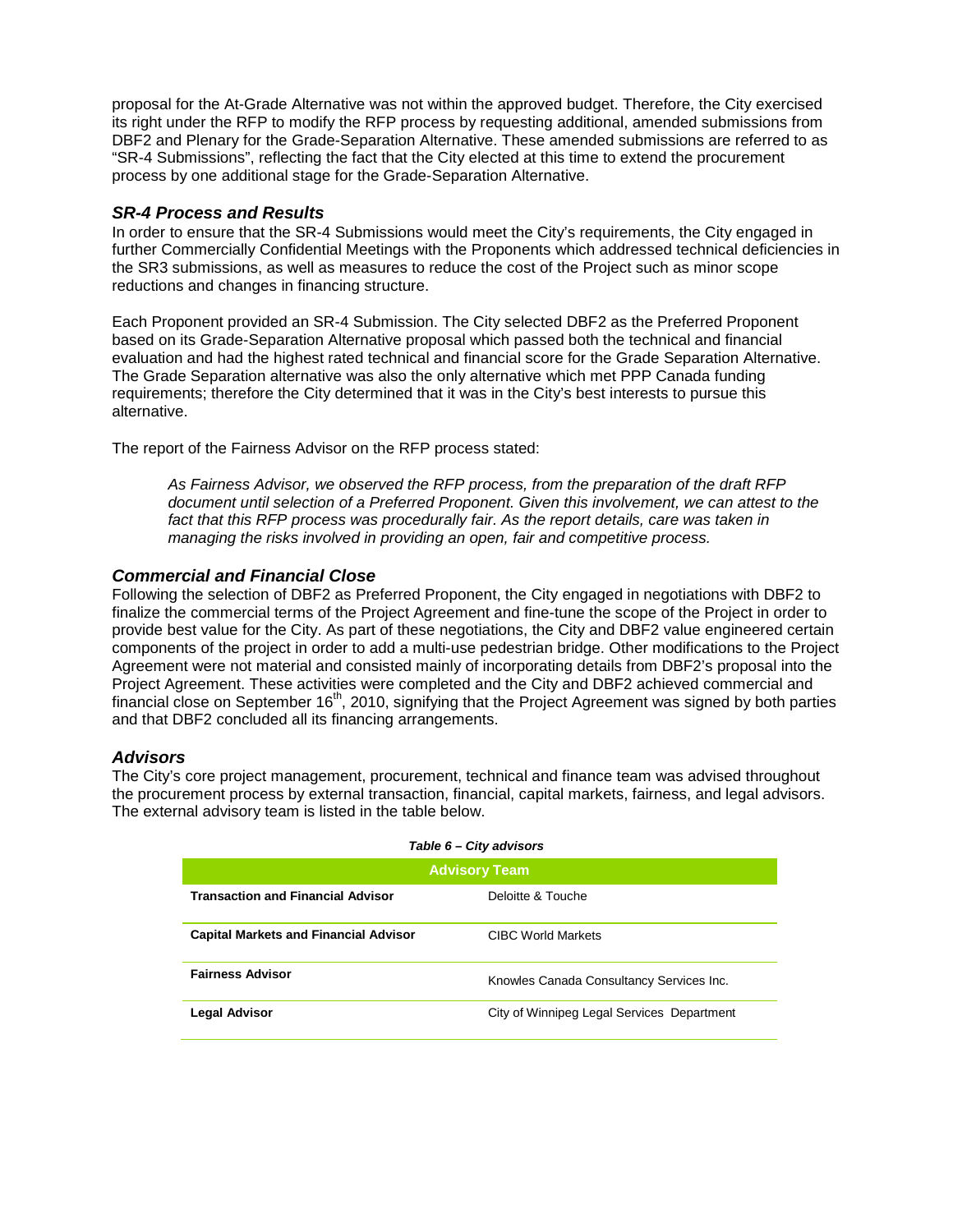# <span id="page-15-0"></span>Commercial and Financial Features

# **Contractual Structure**

The terms of the public-private partnership between the City and DBF2 are set out in the DBFM Agreement. The DBFM Agreement dictates the technical specifications for the roadway, the roles and responsibilities of the City and DBF2, as well as the payments to be made from the City to DBF2. This section provides a summary of the key elements of the DBFM Agreement.

# *Roles and Responsibilities*

The following table sets out a high-level summary of the roles and responsibilities of the City and DBF2 in relation to the Project. Note that the City has elected to maintain certain operational works since it has been determined that the City has the operational scale to best carry out these items.

|                    | DBF <sub>2</sub>                                                                                                                                                                                                                                                                                                                 | <b>City of Winnipeg</b>                                                                                                                                                     |
|--------------------|----------------------------------------------------------------------------------------------------------------------------------------------------------------------------------------------------------------------------------------------------------------------------------------------------------------------------------|-----------------------------------------------------------------------------------------------------------------------------------------------------------------------------|
| <b>Design</b>      | • Detailed and final design in compliance with<br><b>Technical Requirements</b>                                                                                                                                                                                                                                                  | • Preliminary Design Report<br>Design specifications (Technical Requirements)<br>• Review and comment on detailed design (ensure<br>compliance with Technical Requirements) |
| Construction       | • Construction of project in compliance with<br><b>Technical Requirements</b><br>• Procuring Independent Safety Auditor to certify<br>roadway can be opened to traffic                                                                                                                                                           | • Provide access to site and rights of way                                                                                                                                  |
| <b>Financing</b>   | • Short-term and long-term financing (approximately<br>80% of capital costs)                                                                                                                                                                                                                                                     | • Provides some payments during construction<br>(approximately 20% of capital costs) which reduce<br><b>DBF2's financing requirement</b>                                    |
| <b>Maintenance</b> | • Roadway and structural inspections<br>• General maintenance (litter, graffiti removal)<br>Preventative and rehabilitative maintenance<br>$\bullet$<br>• Pavement condition<br>• Guardrails<br>• Landscaping<br>• Drainage systems, curb and gutter<br>• Guide signs<br>• Noise walls and berms<br>• Grade separation structure | • Monitoring and enforcement of payment<br>adjustment regime<br>• Regulatory signs                                                                                          |
| <b>Operations</b>  | • All operations except those in City column.                                                                                                                                                                                                                                                                                    | • Snow clearing and ice control<br>• Traffic signals<br><b>Pavement markings</b><br>• Street sweeping                                                                       |

#### *Table 7 – Roles and responsibilities*

# *Risk Allocation*

One of the hallmarks of PPP projects is that they transfer significant project related risks to the private sector partner. Generally speaking, a PPP project should transfer to the private sector partner risks that the partner is best equipped to control, while the public sector should retain risks that it is best equipped to control. An example of a risk that the private sector is best equipped to bear is the risk of construction delay, while an example of a risk that the public sector is best equipped to bear is the risk of land acquisition.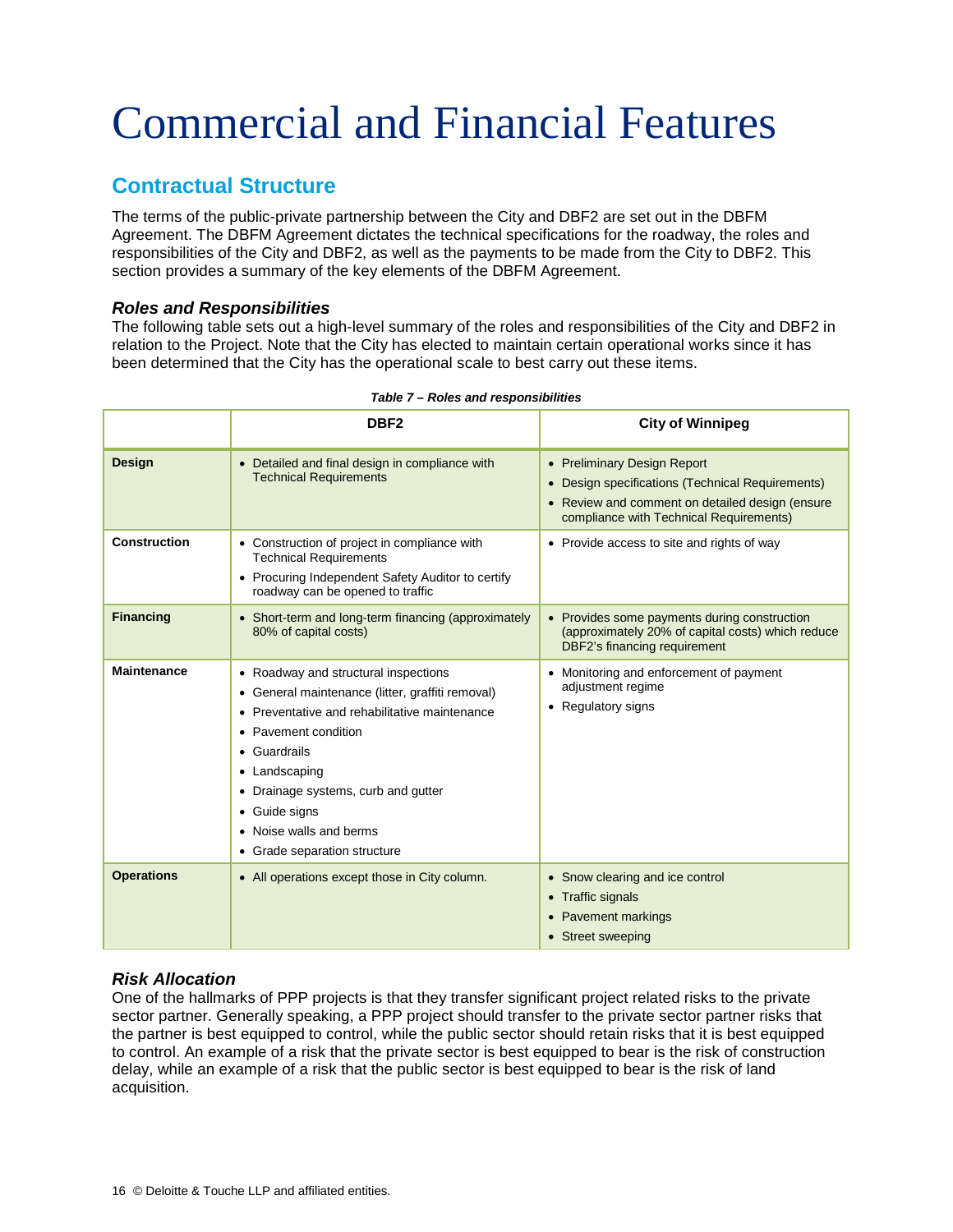The matrix below provides a high-level summary of the allocation of key design, construction, maintenance and financial risks between the City and DBF2 in the DBFM Agreement. Consistent with the PPP model, the DBFM Agreement allocates significant risk to the City's private sector partner.

#### *Table 8 – Risk matrix*

|                                                                                    | <b>The City</b> | <b>Contractor</b> |
|------------------------------------------------------------------------------------|-----------------|-------------------|
| <b>DESIGN AND CONSTRUCTION</b>                                                     |                 |                   |
| Design & construction approvals - including environmental                          |                 | ٠                 |
| Design error                                                                       |                 |                   |
| Weather                                                                            |                 |                   |
| Acquisition of Right of Way and available Lay-down Areas                           |                 |                   |
| All Permits and Regulatory authorizations                                          |                 | ٠                 |
| Delays by agencies, regulators, etc. other than the City                           |                 |                   |
| Delays by the City                                                                 |                 |                   |
| Construction schedule/delays                                                       |                 | $\bullet$         |
| Construction cost overruns                                                         |                 |                   |
| Latent defects In the Works                                                        |                 |                   |
| Sub-contractor insolvency                                                          |                 | ٠                 |
| Labour disputes                                                                    |                 |                   |
| Utility re-location and protection                                                 |                 |                   |
| Achieving Construction Standards and Specifications                                |                 |                   |
| Labour and material availability                                                   |                 |                   |
| <b>RISKS DURING MAINTENANCE TERM</b>                                               |                 |                   |
| Specification of standards for Maintenance Services                                |                 |                   |
| Actual maintenance costs higher than anticipated                                   |                 | $\bullet$         |
| Damage to Works, caused by the City                                                |                 |                   |
| Damage to Works, not caused by the City                                            |                 |                   |
| Increased usage of authorized overload vehicles                                    |                 | $\bullet$         |
| Increased legal load limits                                                        |                 |                   |
| Traffic accidents during Maintenance Term due to the performance of the Contractor |                 | ٠                 |
| Meeting performance requirements                                                   |                 |                   |
| Meeting Hand-back standards                                                        |                 |                   |
| Change in law (general)                                                            |                 |                   |
| Force majeure                                                                      |                 |                   |
| <b>FINANCIAL RISKS</b>                                                             |                 |                   |
| Inflation on Construction Costs                                                    |                 | $\bullet$         |
| Inflation on Maintenance Costs (per CPI index)                                     | $\bullet$       |                   |
| Inflation on Maintenance Cost (beyond rate of CPI)                                 |                 | $\bullet$         |
| Refinancing Risk                                                                   |                 |                   |

# *Payment Mechanism*

The City will pay DBF2 over the term of the DBFM Agreement, which is more than 30 years in duration. The majority of the City's payment to DBF2 is not provided until DBF2 has completed construction of the roadway and structures sufficient for commissioning. Of that amount, a significant portion of payment to DBF2 is "performance based" meaning that amounts paid to DBF2 are dependent on the quality of services provided by DBF2. The payments to DBF2 are as follows: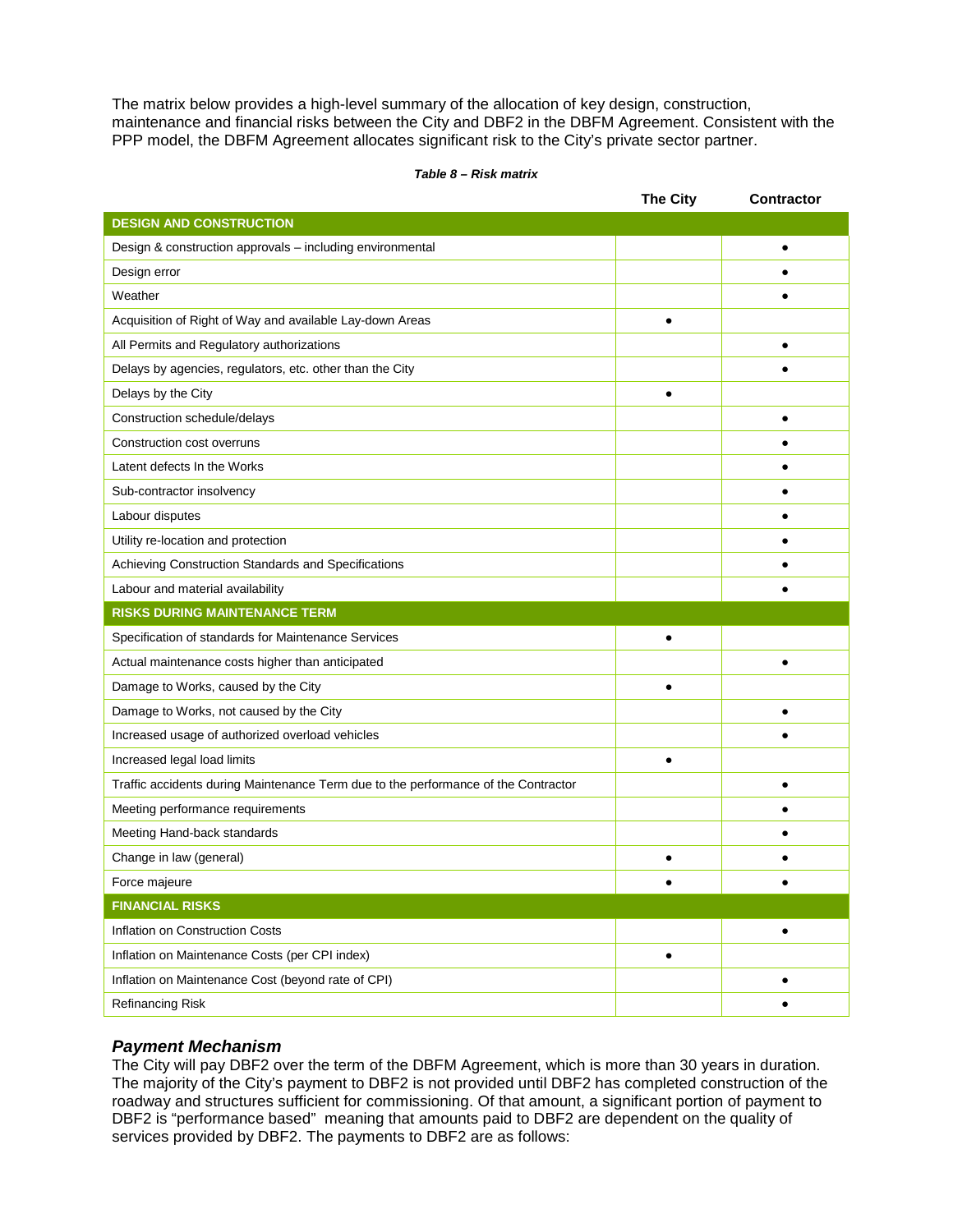#### *Table 9 – Payment mechanism*

| <b>Type of payment</b>         | <b>Description</b>                                                                                                                                                                                                                                                                                                                                                                                                                                                                      | <b>Amount</b>                        |
|--------------------------------|-----------------------------------------------------------------------------------------------------------------------------------------------------------------------------------------------------------------------------------------------------------------------------------------------------------------------------------------------------------------------------------------------------------------------------------------------------------------------------------------|--------------------------------------|
| <b>Milestone Payments</b>      | Payments provided to DBF2 during the construction period,<br>based on progress of construction. No payments prior to 51% of<br>construction completion.                                                                                                                                                                                                                                                                                                                                 | \$20 Million                         |
| <b>Commissioning Payment</b>   | Lump sum payment provided to DBF2 following substantial<br>completion of roadway and structures and certification by safety<br>auditor.                                                                                                                                                                                                                                                                                                                                                 | \$30 Million                         |
| <b>Annual Service Payments</b> | Periodic payments provided to DBF2 during the 30-year<br>maintenance term. Include a Capital component (repayment of<br>capital costs of construction) as well as a Maintenance<br>component (service fee for costs of maintenance). The<br>Maintenance component is expected to escalate over time due to<br>inflation.<br>The Annual Service Payment is subject to deductions under the<br>contract, if technical requirements relating to maintenance of the<br>roadway are not met. | Average of \$6.5 Million per<br>year |

The graph below illustrates the timing, magnitude and type of payments provided by the City to DBF2 based on the Financial Model submitted at Financial Close.



#### *Figure 3 – City payments to DBF2*

## *Consortium Structure and Relationship with the City*

The City has signed the Project Agreement with DBF2 Limited Partnership, a special purpose vehicle that has been formed specifically for carrying out the Project. DBF2 Limited Partnership is funded by its equity holders, which include DBF Development Corp., BMG Holdings Inc., and Bituminex Consulting Ltd. DBF2 Limited Partnership is also funded by debt financing provided by JDF Financial Corp. The capital provided by these debt and equity funders is at risk during the project, since they can only be repaid by DBF2 based on revenues it earns by executing the Project. As noted in the Payment section above, the payments to DBF2 are contingent on construction progress (Milestone Payments), construction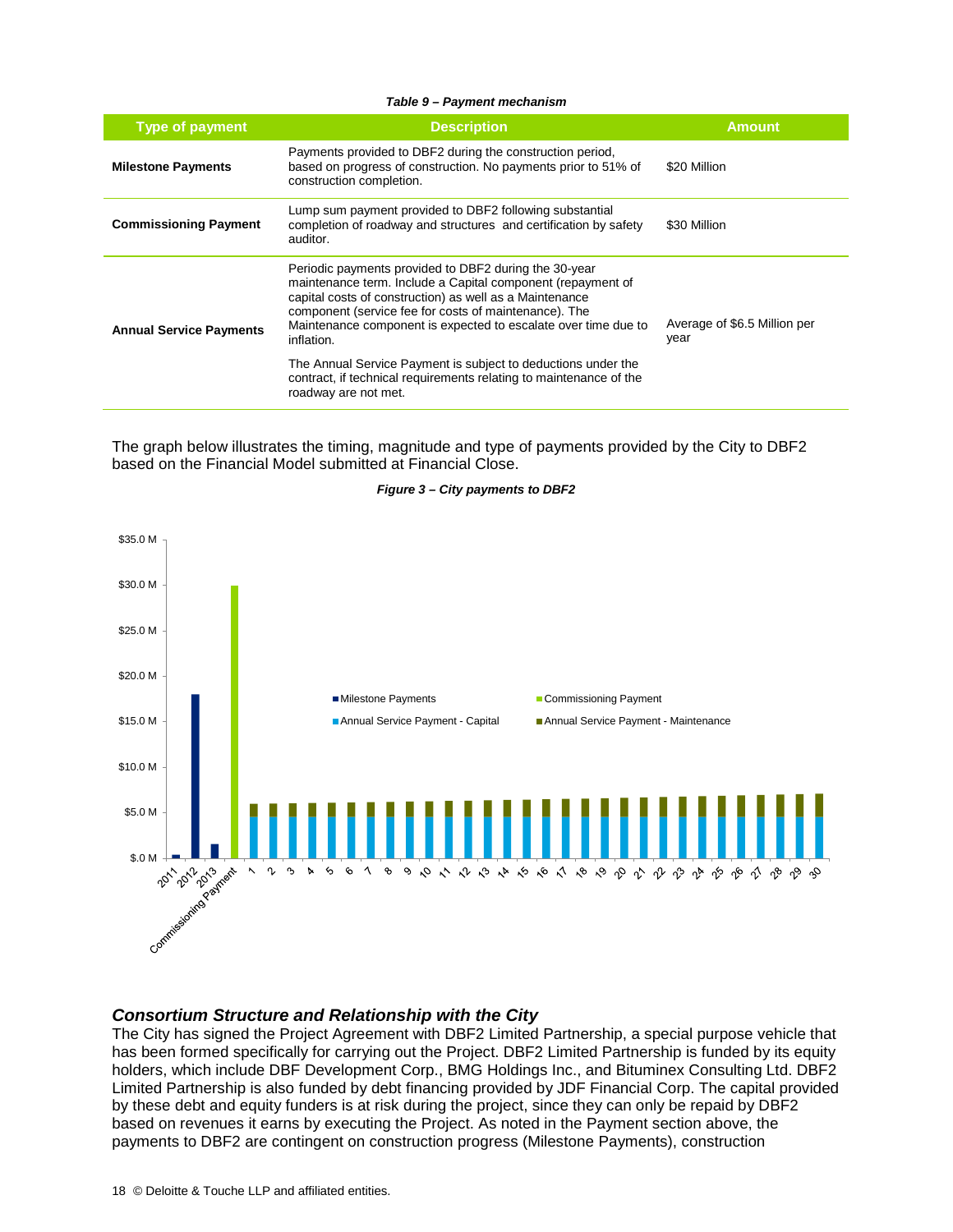completion (Commissioning Payment), and continued performance of maintenance obligations in compliance with the City's technical requirements (Annual Service Payments). If DBF2 is unable to earn payments based on construction or maintenance performance, its debt and equity funders may be at risk.

DBF2 will subcontract its design, construction, and maintenance obligations. Bituminex Paving Ltd. will serve as both the lead design and construction subcontractor as well as the lead maintenance subcontractor. Use of a special purpose vehicle structure, which subcontracts key obligations to and is supported by debt and equity funders, is recognized as standard and accepted practice for Canadian PPP projects.

The diagram below illustrates the consortium structure.



# *Other Key Terms and Conditions*

Other key terms and conditions of the DBFM Agreement include the following:

- **Ownership:** The City owns the roadway and structures at all times. The City provides DBF2 with non-exclusive access to and use of relevant lands for the purposes of executing the Project, via a license granted in the Project Agreement.
- **Hand-Back:** The City has specified, in detail, the condition that the roadway and structures must be in upon the expiry of the 30-year maintenance term in the DBFM Agreement. These specifications are known as the "hand-back requirements". Beginning approximately 5 years prior to the expiry of the term, a series of inspections are carried out with the City's participation to ascertain the condition of the roadway. If the roadway falls short of the hand-back requirements, DBF2 must either carry out a work plan designed to remedy the shortfall, or the City will be entitled to the amount of funds required to carry out the work plan itself and fulfill the hand-back requirements.
- **Payment Deductions:** The DBFM Agreement includes specified deductions from the Annual Service Payment to DBF2, in the event that DBF2 fails to meet the technical and service standards set out in the Agreement. Examples of events which would result in payment deductions include: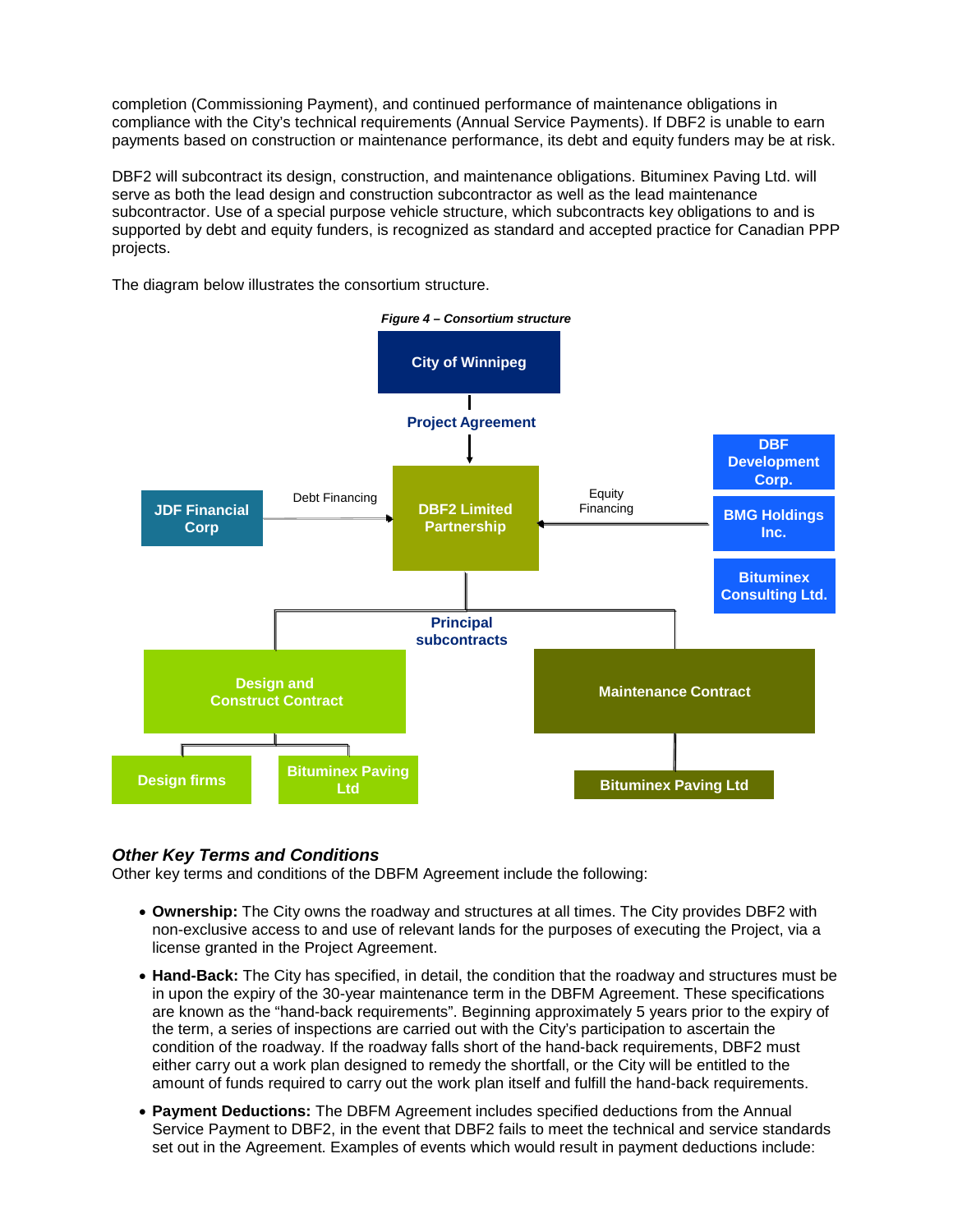non-availability of lanes, failure to clean up litter or graffiti within a specified time period, and failure to repair broken or damaged non-regulatory signs within a specified time period. DBF2 is responsible for reporting payment deductions, subject to the City's right of review and final determination.

• **Refinancing:** If at any time during the agreement DBF2 obtains debt financing at a lower rate than it currently has in place, then it must share the savings with the City.

# **Financing Structure**

The Project will be funded by a mixture of private sector debt and equity financing, City funds provided during the construction period based on construction progress ("Milestone Payments"), and a lump sum City payment provided at completion following certification of the roadway from a safety auditor ("Commissioning Payment").

# *Private Sector Financing*

DBF2 is sourcing private debt and equity financing in order to fund approximately 80% of the costs of construction of the Project. DBF2 will repay this financing through the payments it receives from the City following the completion of the construction phase of the Project, and over the 30-year term of the Project.

# *City Funding*

The City will provide \$20 Million in Milestone Payments during the construction period, which will fund approximately 20% of the total capital costs of constructing the Project. The partial public funding provided by the City is intended to leverage the City's lower borrowing rate, while still requiring the private sector to provide the majority of financing for the Project thereby maintaining the risk transfer benefits associated with private financing.

As part of the project, the City also incorporated various intersection upgrades on existing streets adjacent to the new roadway. The City will pay DBF2 \$2 Million upon substantial completion of these upgrades.

# **Financial Summary**

This section summarizes the financial implications of the Project from the City's perspective.

# *Milestone Payments*

-

The City will provide DBF2 with partial payment during construction, based on DBF2's construction progress. These payments are termed "Milestone Payments". The City's Milestone Payments will not commence until DBF2 has completed 50% of the construction works, and are also limited in the context of the overall capital costs of the Project (approximately 20%). Therefore, at all times during the construction of the Project, the private sector has significantly more capital invested in the Project than does the City. This optimizes transfer of Project-related risks to the private sector. The chart below, which is based on DBF2's financial and construction schedule projections, illustrates that City Milestone Payments will not be provided until after the majority of private capital has been invested in the Project.<sup>[11](#page-19-0)</sup>

<span id="page-19-0"></span><sup>&</sup>lt;sup>11</sup> Due to DBF2's construction progress ahead of schedule, Milestone Payments were made earlier than projected.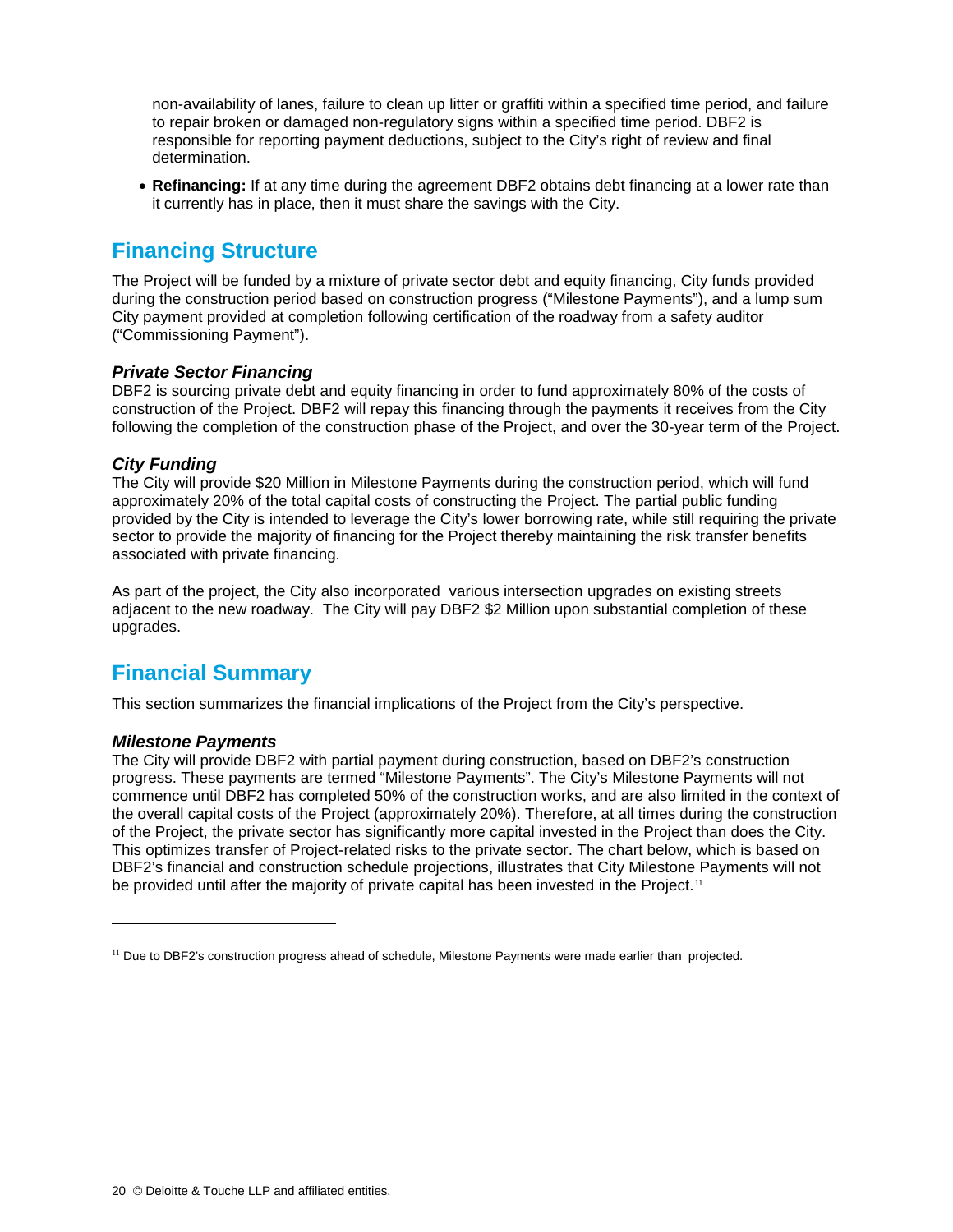

*Figure 7 – Private capital is provided in advance of public capital contributions*

## *Commissioning Payment*

The City will provide DBF2 with a lump sum Commissioning Payment of \$30 Million. This payment will be triggered by substantial completion and commissioning of the roadway and structures and a recommendation from an independent safety auditor that the roadway can be safely opened to the public for its intended use.

## *Annual Service Payment*

Once the Project has been commissioned into use, the City will provide DBF2 with regular payments throughout the course of DBF2's 30-year maintenance term, known as the Annual Service Payment. The Annual Service Payment includes two components:

- **Capital Payment:** This component is intended to pay DBF2 for the outstanding portion of the capital cost of constructing the Project. This payment is similar to a mortgage with a fixed payment over a 30-year period.
- **Maintenance Payment:** This component is intended to pay DBF2 for its annual costs of maintaining the Project. These payments are indexed to a measure of inflation (Statistics Canada consumer price index) and therefore likely to rise over time.

Over the course of the contract term, the capital portion is projected to form approximately 70% of the total Annual Service Payment, with maintenance component expected to form the other 30%.

### *Net Present Value*

The net present value (NPV) of the Annual Service Payments to be paid by the City to DBF2, over the 30 year maintenance term, is approximately \$83.3 Million. This calculation assumes a 5.48% discount rate and is based as of the date of Project financial close (September 2010).

The net present value (NPV) of all payments to the private partner by the City, including the Annual Service Payment, Milestone Payments, and Commissioning Payment, is approximately \$127.9 Million. This calculation also assumes a 5.48% discount rate and is based as of the date of Project financial close (September 2010).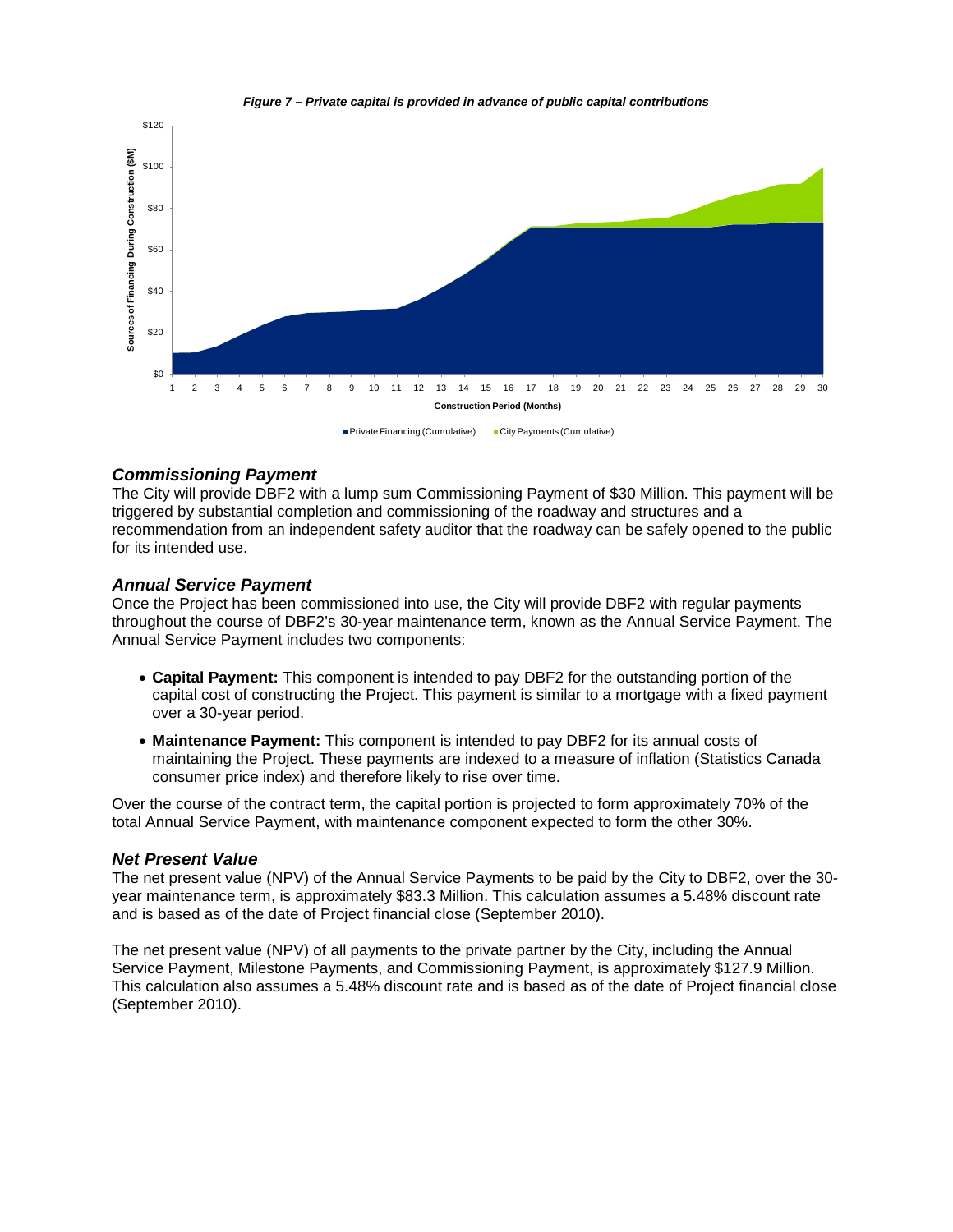# <span id="page-21-0"></span>Value for Money Assessment

# **Overview**

A Value for Money (or "VFM") assessment is a comparison of the costs of delivering an infrastructure project using a public-private partnership as opposed to a "traditional" procurement method such as design-bid-build. The objective of VFM analysis is to ensure that the City is using the procurement and project delivery method which provides taxpayers with the best overall value solution.

The VFM assessment compares the estimated total costs to the City of two potential methods of executing the Project:

- 1. Public-Private Partnership: These are the total costs to the City of delivering the Project based on the Design-Build-Finance-Maintain (DBFM) public-private partnership model. These costs are based on the City's future service payments to the private sector partner, and also include an adjustment for risks retained by the City under this model.
- 2. A Public Sector Comparator ("PSC"): The PSC is an estimation of the total costs to the City of delivering the Project, based on the City's traditional Design-Bid-Build method of delivering public infrastructure projects. Under this approach, the City is assumed to finance the Project by issuing a bond. The costs of the PSC also include an adjustment for risks retained by the City under this model.

# **Process**

The VFM assessment was carried out by the City's external financial advisors. Staff from the City provided input into the VFM assessment as required and were fully briefed as to the assumptions, methodology, and process utilized in developing the VFM. As well, the City auditor and a representative from the Canadian Union of Public Employees (CUPE) attended workshops on VFM assessment and provided input into the analysis of project risks.

A preliminary VFM assessment ("PVFM") was carried out during the business case stage of the Project, prior to Council approval. This initial PVFM assessment was used to determine which procurement and project delivery model was likely to provide the City with the best value, and informed the decision to proceed based on the DBFM model. The PVFM was based on estimated costs of the PPP and PSC options.

The PVFM analysis was updated throughout the procurement process, in order to ensure that the PPP approach chosen continued to provide the City, and by extension taxpayers, with better value than a traditional procurement approach. The PVFM updates were based on estimated costs of the PPP and PSC options, which incorporated more precise information as the project progressed.

The VFM was finalized following commercial and financial close of the Project. The final VFM was based on the actual costs of DBF2's accepted proposal.

| <b>VFM Assessment</b>                       | <b>Rationale</b>                                                                                                                                                                                                                                                                    |  |
|---------------------------------------------|-------------------------------------------------------------------------------------------------------------------------------------------------------------------------------------------------------------------------------------------------------------------------------------|--|
| <b>Business Case Stage (September 2008)</b> | VFM was first assessed as part of the Project business case. The VFM<br>assessment indicated that there was best value to the City in procuring the<br>Project based on a Design-Build-Finance-Maintain structure, as opposed to a<br>traditional procurement or other form of PPP. |  |

#### *Table 11 – Evolution of VFM assessment*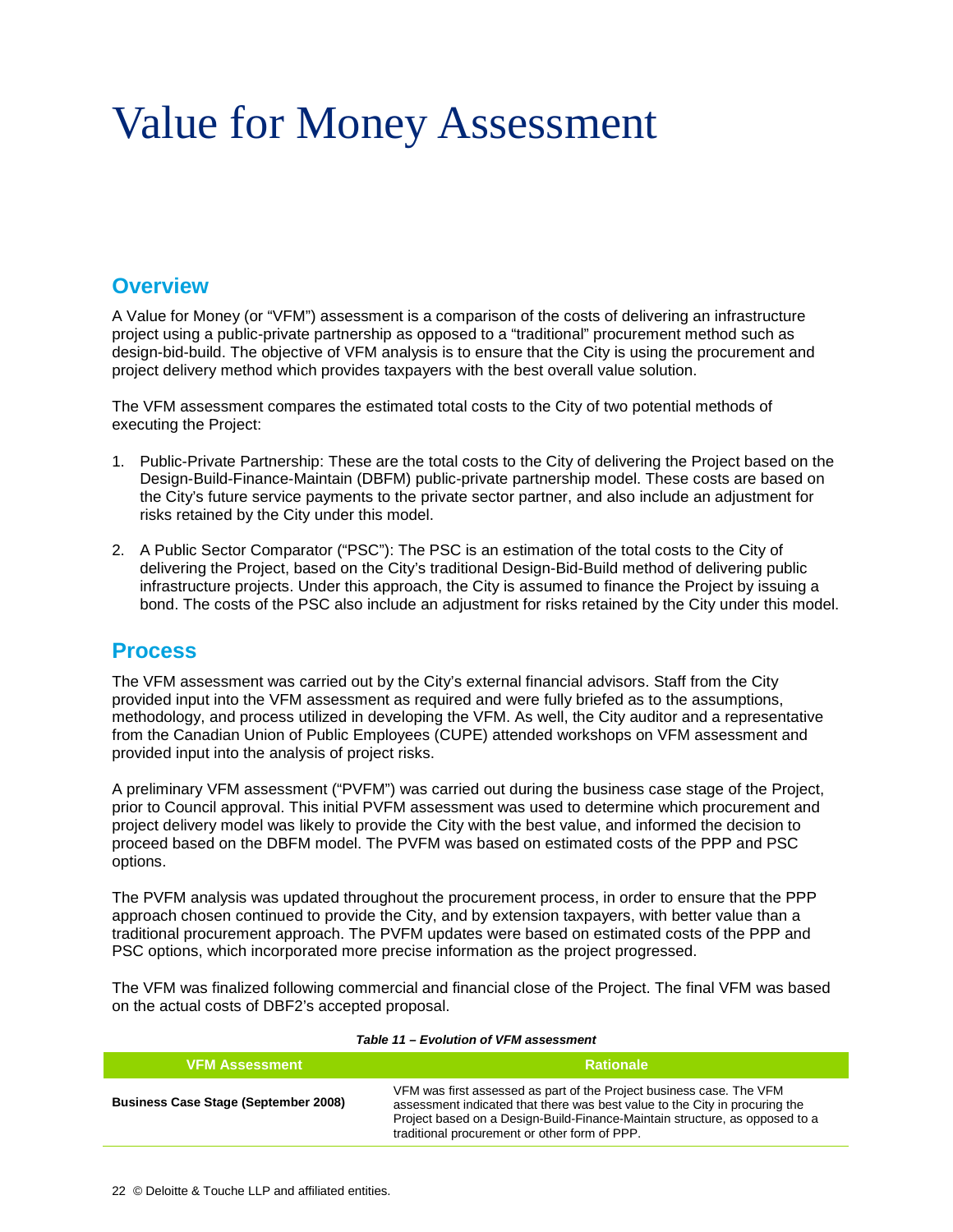| <b>VFM Assessment</b>                                   | <b>Rationale</b>                                                                                                                                                                                                                                                            |
|---------------------------------------------------------|-----------------------------------------------------------------------------------------------------------------------------------------------------------------------------------------------------------------------------------------------------------------------------|
| Release of RFP (September 2009)                         | Prior to release of the RFP, VFM was re-assessed to confirm that the DBFM<br>transaction structure still provided value to the City, in comparison to a traditional<br>procurement method.                                                                                  |
| <b>Update During RFP Open Period (November</b><br>2009) | The VFM was updated as necessary during the procurement of the RFP open<br>phase.                                                                                                                                                                                           |
| Preferred Proponent Stage (July 2010)                   | Following evaluation of SR4 submissions for the Grade-Separated option the<br>City identified a Preferred Proponent. The VFM was updated to ensure that the<br>Preferred Proponent's proposal provided the City with value for money.                                       |
| <b>Financial Close: Final VFM</b>                       | The VFM was re-assessed at Financial Close, based on the final DBFM contract<br>and pricing agreed with DBF2. The Final VFM provides a snapshot of the value<br>that the City expects to receive over the life of the contract, in comparison to a<br>traditional approach. |

# **Final Value for Money Assessment**

As noted above, the Final VFM Assessment ("Final VFM") was concluded following commercial and financial close of the Project. The Final VFM was assessed using the actual costs of DBF2's bid. Therefore, the Final VFM compares the actual price charged by DBF2 to develop the Project, with the estimated cost to the City of developing the Project based on a traditional Design-Bid-Build method.

**The Final VFM results demonstrate that the PPP approach provides the City with estimated value savings of approximately \$31 Million, in comparison to the traditional delivery approach. This represents a 17.6% savings.** 

This is a robust result which strongly indicates that the City will obtain value savings from the PPP approach, throughout the life cycle of the Project. This result is also in line with value for money estimates for other similar PPP projects in Canada.

The result indicates that the City's contribution of a limited amount of public funds during construction via the Milestone Payments, and immediately following construction via the Commissioning Payment, helped to optimize the capital structure of the Project. These public capital contributions reduced the amount of private sector capital needed to finance the Project and thus reduced private sector financing costs, lowering the overall cost of the Project. At the same time, the public capital contributions were sufficiently limited such that a significant amount of private capital is still required to finance the project, maintaining DBF2's exposure to project risks and ensuring they continue to be strongly incented to perform on-time and to specification.

# **Analysis**

A detailed breakdown of the Value for Money assessment is presented below. All costs are presented in \$ Millions, on a Net Present Value (NPV) basis using the City's discount rate of 5.48%.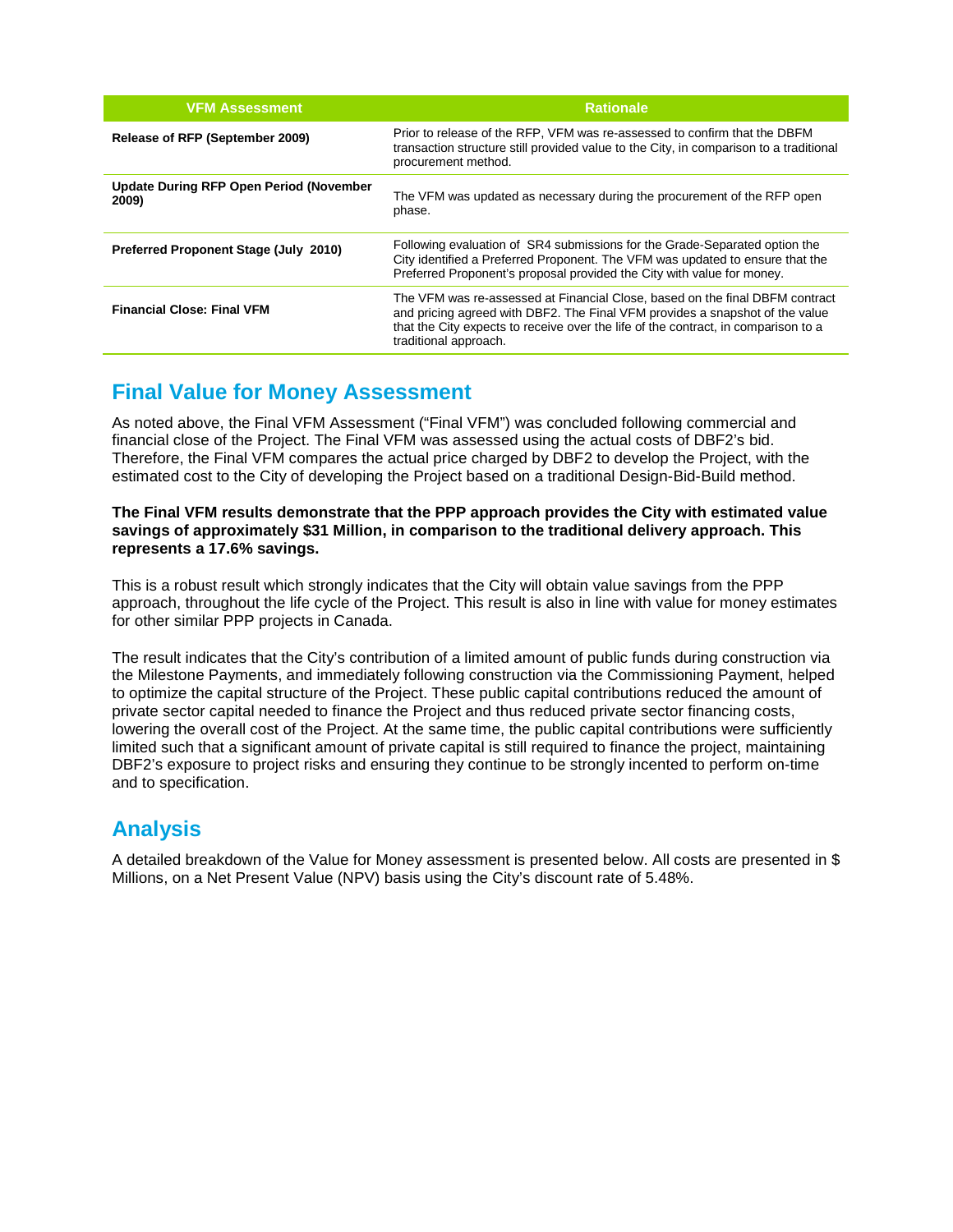#### *Table 12 – Detailed VFM assessment*

|                                                              | <b>Public Sector Comparator</b><br>(Traditional) | <b>PPP</b><br>(Design-Build-Finance-Maintain) |  |  |
|--------------------------------------------------------------|--------------------------------------------------|-----------------------------------------------|--|--|
| All costs provided on a Net Present Value (discounted) basis |                                                  |                                               |  |  |
| <b>Base Costs</b>                                            | \$105.5                                          | \$127.9                                       |  |  |
| <b>Administration and Overhead</b>                           | \$5.4                                            | \$2.5                                         |  |  |
| <b>Transaction Costs</b>                                     | \$0.8                                            | \$1.0                                         |  |  |
| <b>Risks Retained by the City</b>                            | \$67.8                                           | \$16.4                                        |  |  |
| <b>Net Present Cost</b>                                      | \$179.4                                          | \$147.8                                       |  |  |
| Value for Money Savings (\$)*                                |                                                  | \$31.5                                        |  |  |
| Value for Money Savings (%)**                                |                                                  | 17.6%                                         |  |  |

\* Net Present Cost of PSC – Net Present Cost of PPP

\*\* (Net Present Cost of PSC – Net Present Cost of PPP)/ Net Present Cost of PSC





The cost categories contained in the table and figure above are described in greater detail as follows:

### *Base Costs - PSC*

The estimated costs to the City for procuring the design and construction of the Project using a traditional DBB method, financing the project using City financing, and maintaining the Project for a period of 30 years. During preliminary assessments of the VFM, the Base Costs for the PSC were based on the City's Class 3 cost estimates. However, for the Final VFM, the construction cost (not including financing) in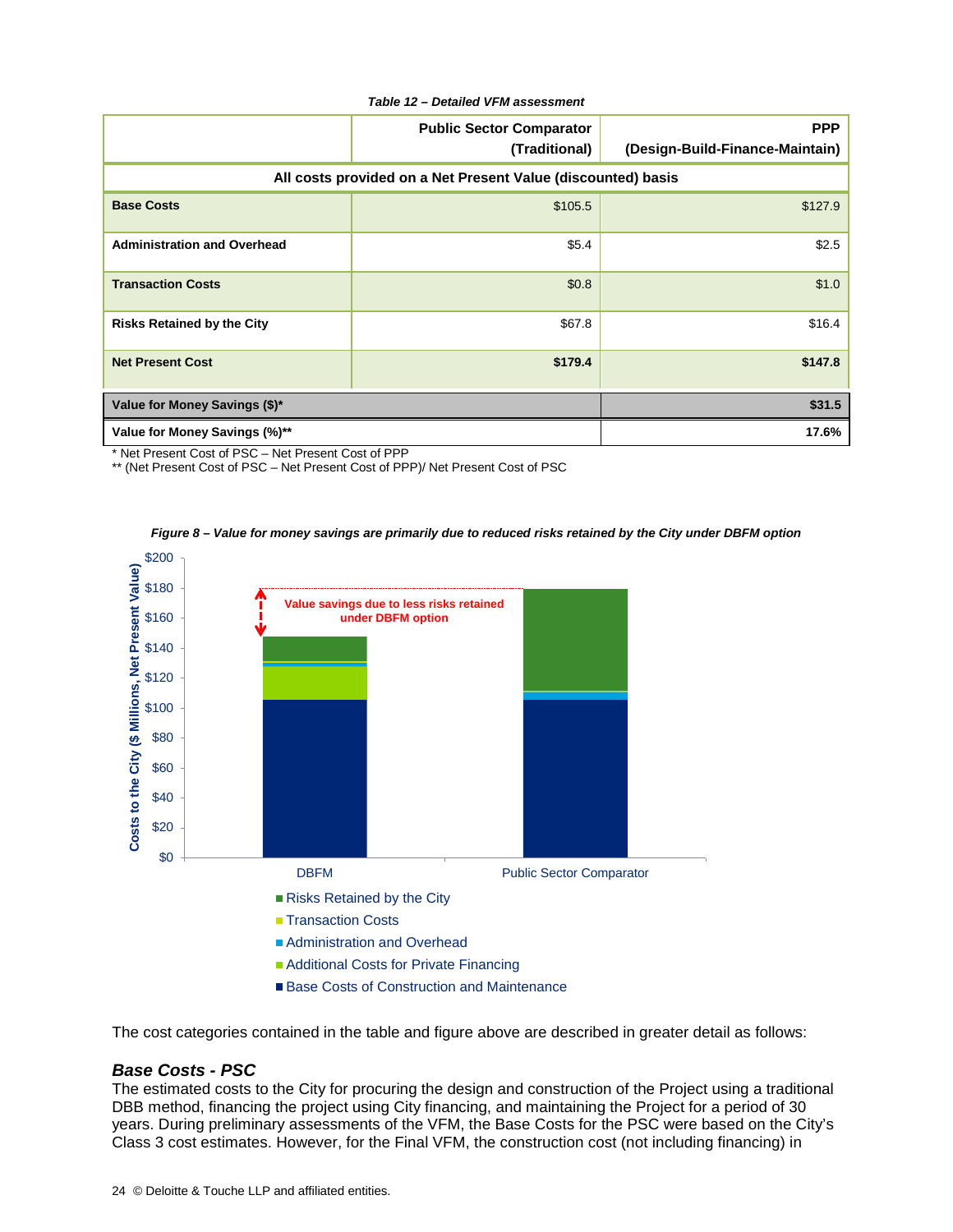DBF2's bid are used as the Base Costs, as they are assumed to be reflective of competitively priced construction costs at that point in time.

## *Base Costs – PPP*

DBF2's bid price for designing, building, and maintaining the Project for a 30 year term.

The Base Costs under PPP are higher since DBF2's bid price includes additional costs related to private sector financing, over and above the "pure" construction costs that form the PSC Base Costs. The additional costs for private financing are shown separately in Figure 8 above.

## *Administration and overhead*

The City's estimated future costs of managing the Project under the PSC and PPP method. The City's costs are under PPP are lower since many project management functions are now performed by the private sector.

## *Transaction Costs*

The City's costs related to financial and technical advisors.

## *Risks Retained by the City*

The estimated quantified value of project risks borne by the City under the PSC and PPP options. The risk assessment is explained in greater detail below.

# *Note on Construction Costs*

The VFM methodology assumes that the "pure" construction price that was bid under the PPP project (e.g., costs of construction without added costs of financing) is the same as the hypothetical pure construction price that would have been obtained by the City if the project had gone ahead as a traditional DBB. However, it should be noted that construction costs in the PPP final bid price were less than the City's Class 3 estimates for the traditional delivery method, indicating that the PPP process may have produced construction costs savings. This has not been factored into the VFM analysis. If this factor were to be considered as part of the VFM analysis, it would make the VFM higher.

# **City discount rate and borrowing costs**

The VFM assessment has assumed a long-term borrowing rate for the City of 5.48%. This represents a best estimate of the City's costs of issuing a 30-year bond to raise funds for the capital costs of the Project, at the time of financial close (September of 2010). This estimate was developed in consultation with the City's finance department. The VFM assessment also assumes a discount rate equal to the City's borrowing rate.

Although assumptions regarding the City's long-term borrowing rate do affect the VFM, as the table below demonstrates, the Project provides robust value to taxpayers under a range of City financing assumptions.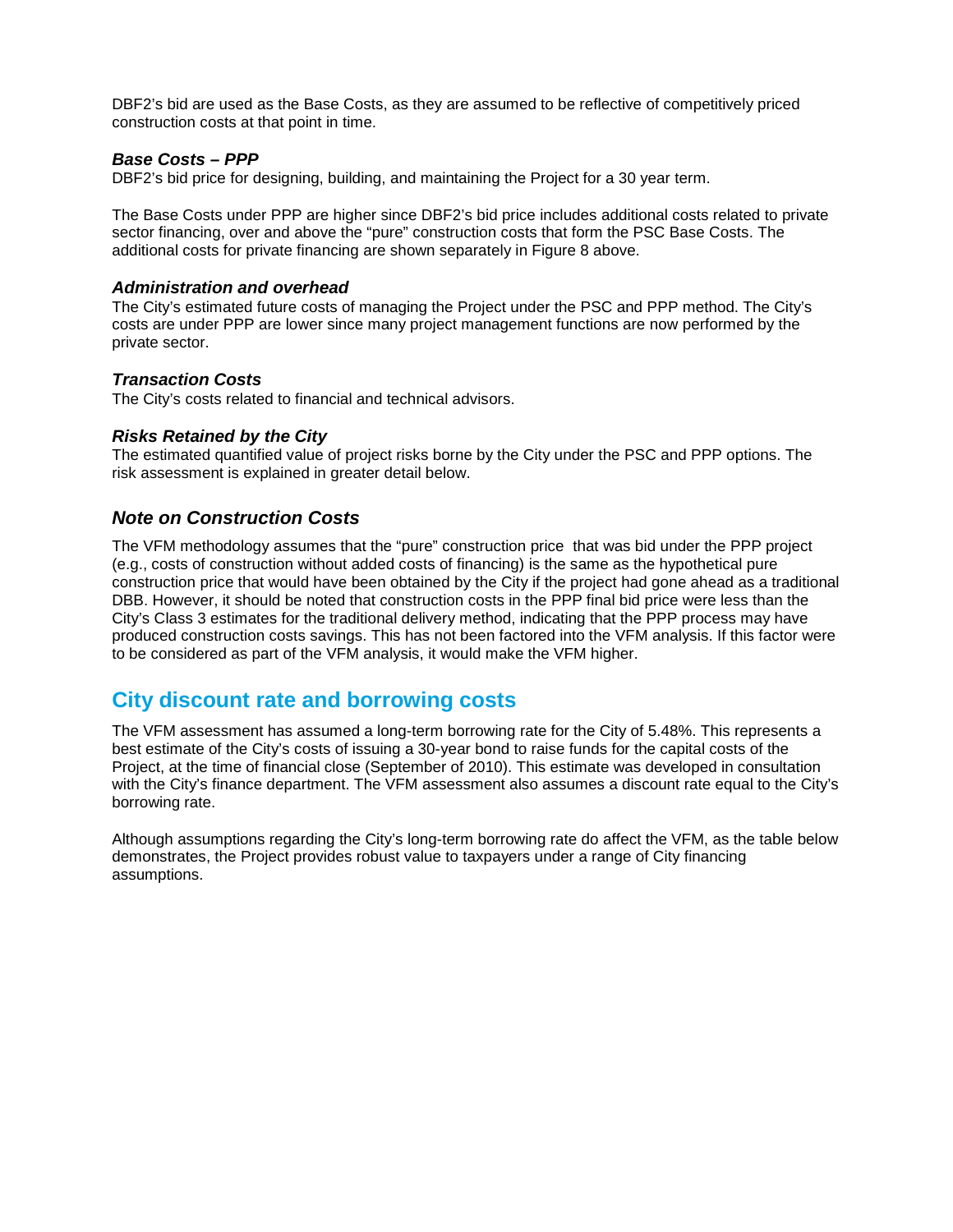| <b>Assumed City Borrowing Rate</b> | <b>Value for Money Savings</b><br>through PPP transaction |  |
|------------------------------------|-----------------------------------------------------------|--|
| 5.25%                              | 16.6%                                                     |  |
| 5.48%                              | 17.6%                                                     |  |
| 5.75%                              | 18.7%                                                     |  |
| 6.00%                              | 19.6%                                                     |  |

#### *Table 13 – City borrowing rate assumptions*

# **Risk assessment**

The structure of a PPP transaction allows the City to transfer and/or mitigate risks associated with designing, construction, and maintaining large infrastructure projects such as the Chief Peguis Trail Extension. Some examples of risk transfer and/or mitigation include:

- Contractual Risk Transfer: The contractual terms of the PPP transaction requires the private sector to bear most of the risks associated with design deficiencies, construction cost overruns, and maintenance and major capital (lifecycle) repair cost overruns. Typically, a Traditional approach requires the City to share in many of these risks.
- Co-ordination: The PPP transaction structure requires a single party to undertake the design, construction, and long-term maintenance of the asset, thereby greatly reducing co-ordination risks.
- Private Capital Due Diligence: The financing structure of this project includes equity investment in DBF2, as well debt financing from JDF Financial Corp. Therefore, equity investors in DBF2 as well as DBF2's lenders have a strong incentive to carry out extensive up-front due diligence on the project's design, construction plan and budget, maintenance plan and budget, and contractual structure.

The Value for Money assessment has quantified risk transfer based on a methodology which is best practice in Canadian P3 transactions. This methodology estimates the probability and cost impact of a range of risks associated with infrastructure projects, in consultation with technical experts. The chart below summarizes the risk transfer profile for the Chief Peguis Trail Extension Project, based on key categories of risks. Note that each Risk Category is comprised of a number of more detailed risks, each assessed individually.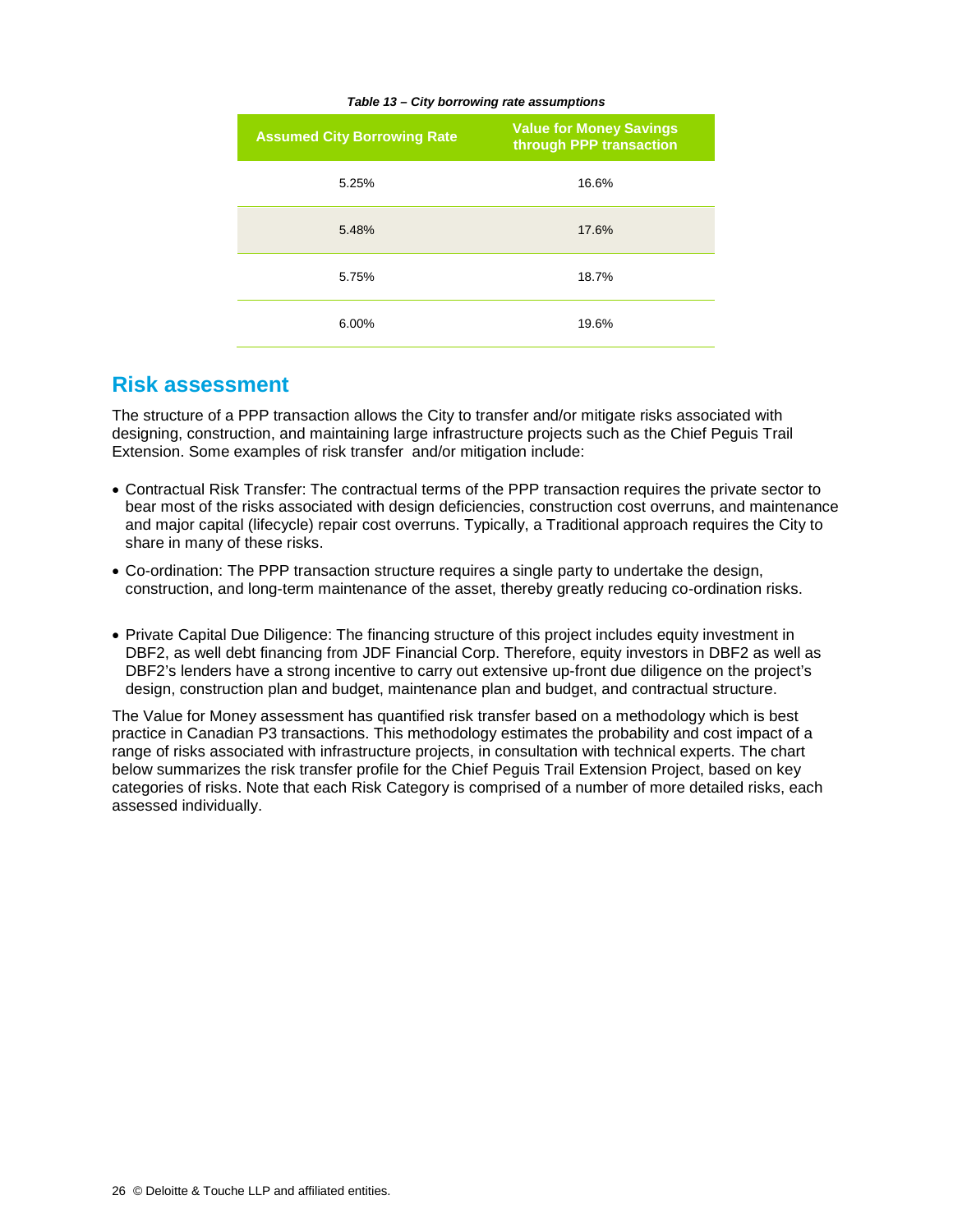| <b>Risk Category</b>                                     | <b>Estimated Quantified Risks</b><br><b>Retained by the City under PSC</b><br>(Traditional) Model | <b>Estimated Quantified Risks</b><br><b>Retained by the City under PPP</b><br>(DBFM) Model |
|----------------------------------------------------------|---------------------------------------------------------------------------------------------------|--------------------------------------------------------------------------------------------|
| <b>Project Planning and Approvals Risks</b>              | \$18.6 M                                                                                          | \$4.9 M                                                                                    |
| <b>Environmental and Site Conditions</b><br><b>Risks</b> | \$1.5 M                                                                                           | \$1.0 M                                                                                    |
| <b>Design and Construction Risks</b>                     | \$17.6 M                                                                                          | \$7.3 M                                                                                    |
| Operations, Maintenance, and<br><b>Lifecycle Risks</b>   | \$29.8 M                                                                                          | \$3.1 M                                                                                    |
| <b>Total</b>                                             | \$67.8 M                                                                                          | \$16.4 M                                                                                   |

*Table 14 – Risk assessment*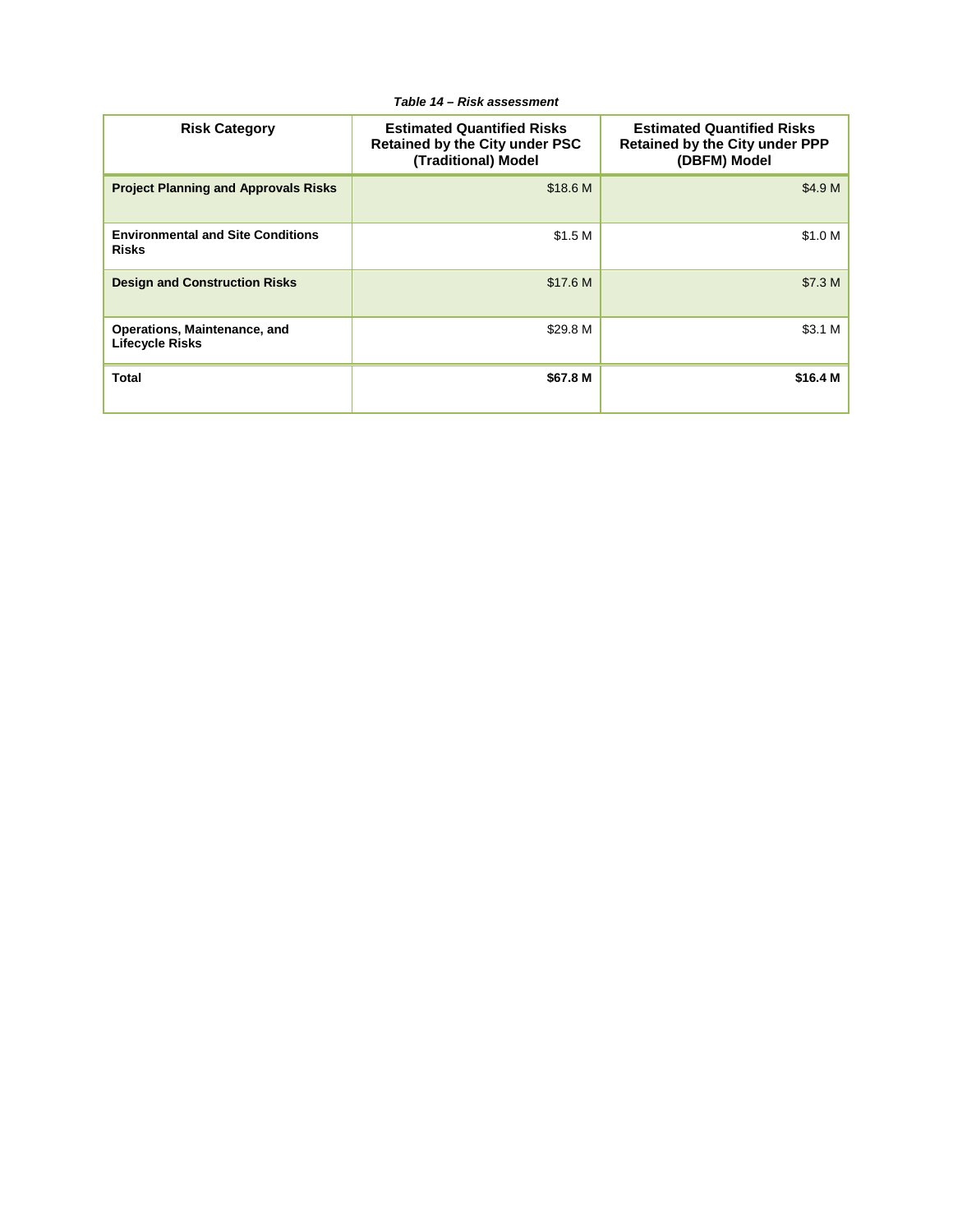# <span id="page-27-0"></span>Appendix A – Value for Money Letter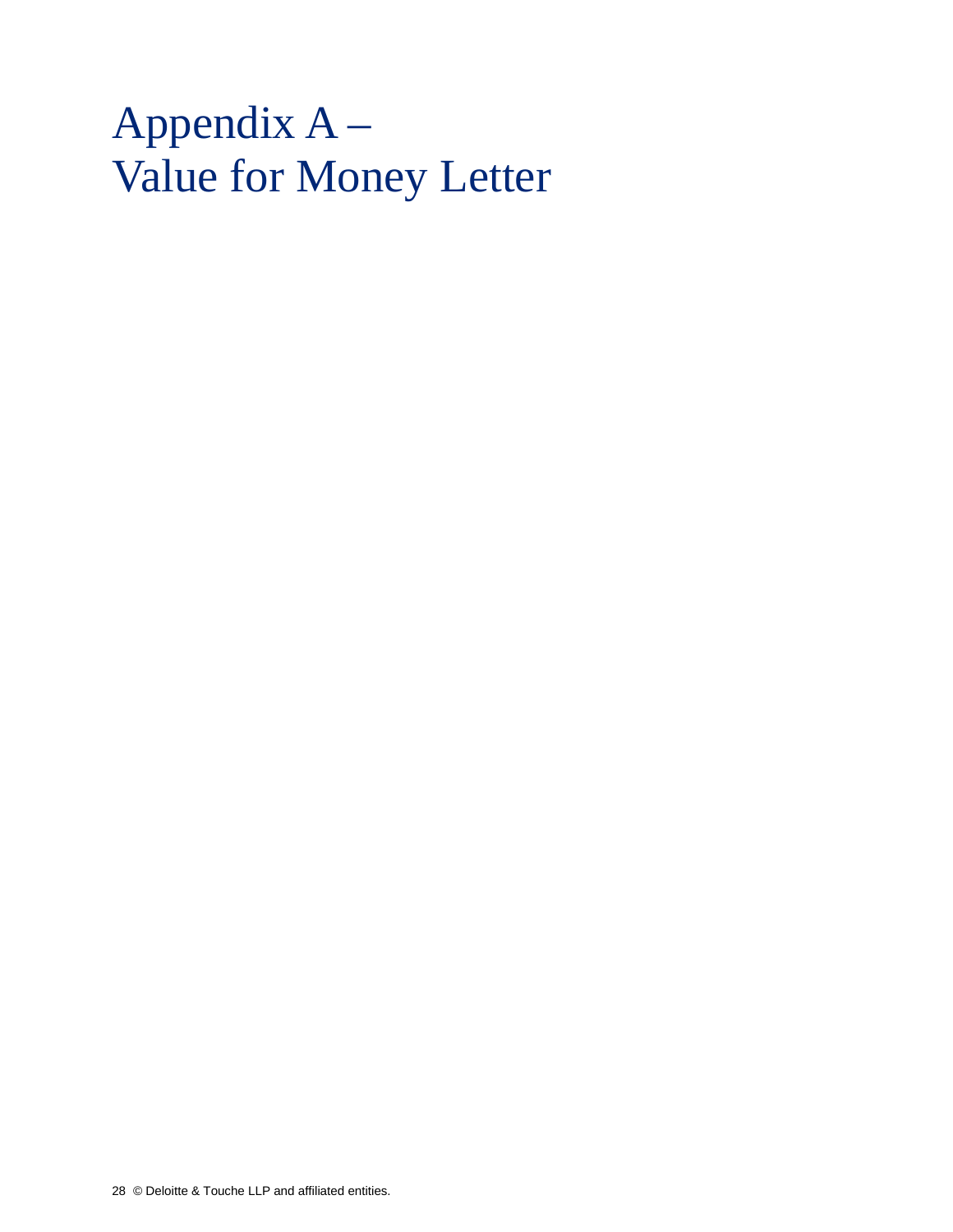# Deloitte.



Deloitte & Touche LLP Brookfield Place 181 Bay Street Suite 1400 Toronto ON M5J 2V1 Canada

Tel: 416-601-6278 Fax: 416-601-6690 www.deloitte.ca

November 2, 2011

Iain Day Project Lead City of Winnipeg Corporate Finance Department 510 Main Street, 5th floor Winnipeg MB R3B 1B9

Dear Mr. Day,

# **Re: Value for Money Assessment at Financial Close – Chief Peguis Trail Extension Project**

Deloitte & Touche LLP ("Deloitte" or "We") has prepared the Value for Money ("VFM") assessment for the Chief Peguis Trail Extension Project ("Project") at the Financial Close stage, in accordance with Canadian best practices for value for money assessment methodology. The VFM assessment was submitted to the City dated October 14, 2010 ("Final VFM").

The Final VFM was based on a comparison of the net present costs ("NPC") for the Project under:

- 1. The traditional delivery approach, as reflected in the Public Sector Comparator ("PSC") model; and
- 2. The Public-Private Partnership approach ("PPP"), as reflected in the Selected Bid submitted by DBF2 Limited Partnership, as at the date of Financial Close (September 16, 2010).

The Final VFM was compiled using the following information (collectively the "Information"):

- 1. A risk matrix developed in accordance with Canadian best practices and adapted to reflect project specific risks, in consultation with the City as well as the City's technical advisors; and
- 2. Cost and other input assumptions extracted from the Selected Bid.

The Final VFM demonstrates that the PPP approach will provide an estimated value savings of 17.6% (in comparison to the traditional delivery approach), using a 5.48% discount rate.

We confirm, based on our familiarity with VFM methodologies in other jurisdictions and current market data, that the VFM methodology is reasonable, yields a fair estimate of value for money and that the Information has been appropriately used in the VFM model.

Yours very truly,

Delatte & Jouch LLP

Deloitte & Touche LLP